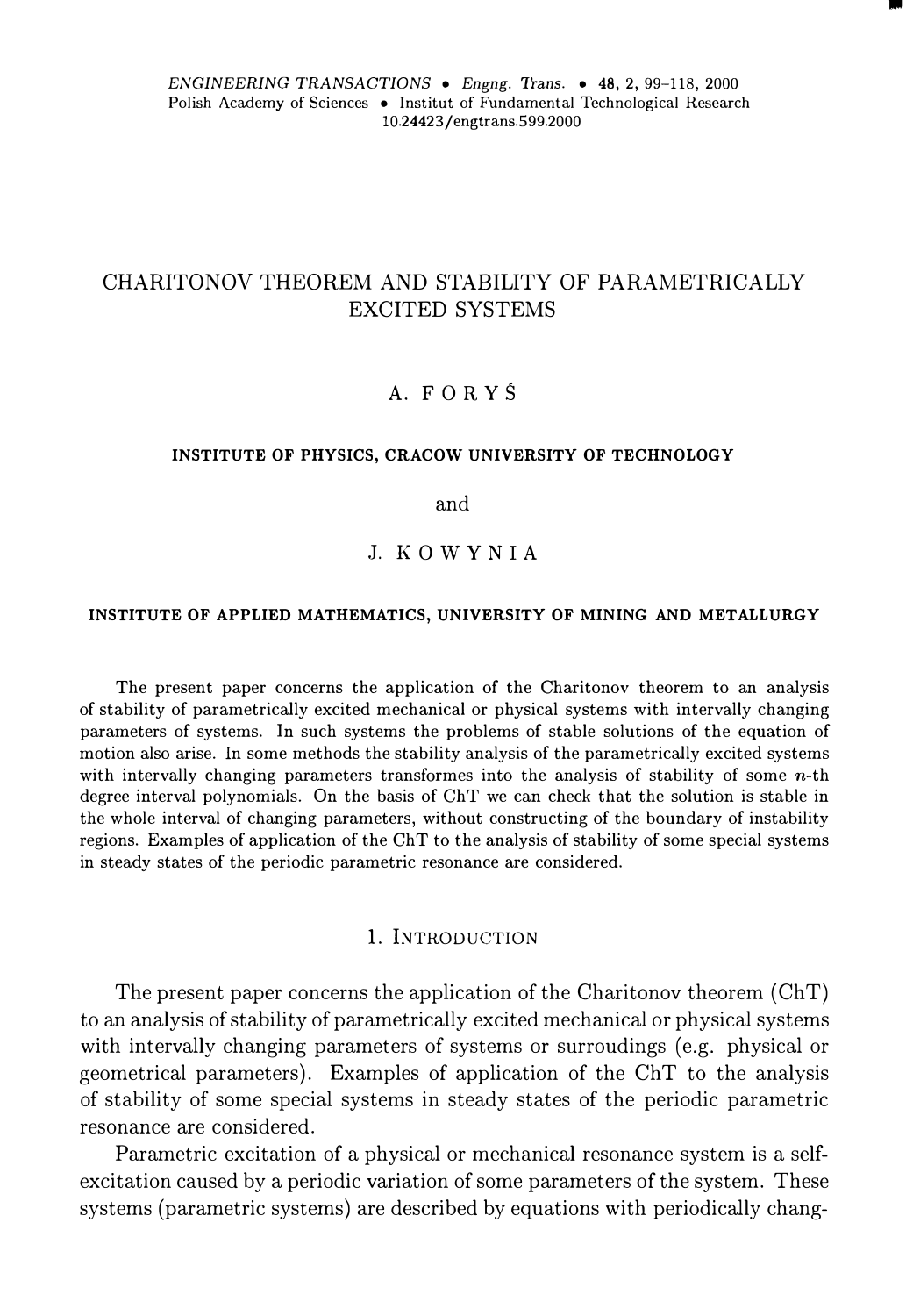ing coefficients. In many problems the motion of these systems is described by Mathieu-Hill equation. In papers  $[1 - 5]$ , the brief history of parametric phenomena is given. In recent years many new applications of Mathieu equation have appeared [6, 7], FORYS  $[8 - 10]$ . When proper relations between external excitation frequency and natural frequencies of the system hold, the instability regions (unstable solution regions) can occur.

Resonances in mechanical systems are usually undesirable phenomena  $-$  especially the parametric resonance is very dangerous. Hence our aim is to avoid the unstable solutions. In some methods [15, 16], the stability analysis of the systems in the above resonance states transforms to the analysis of stability of some  $n$ -th degree polynomials.

More often in physical and mechanical applications, the parameters of parametrically excited systems are changing in some intervals. In such systems the problems of stable solutions of the equation of motion also arise. The methods of obtaining the instability regions are approximative and time-consuming, especially in the cases of intervally changing parameters.

So the main problem of the paper can be formulated as follows: changing some parameters of the systems in periodic parametric resonance state, we require the system to be stable in the whole interval of changing parameters. In these cases one of the methods of verifying the stability of solutions in the whole interval of changing parameters is application of ChT. In some methods the stability analysis of the parametrically excited systems with intervally changing parameters transformses into the analysis of stability of some *n*-th degree interval polynomials. On the basis of ChT we can check that the solution is stable in the whole interval of changing parameters, without constructing of the boundary of instability regions.

## 2. STABILITY OF INTERVAL POLYNOMIALS. CHARITONOV THEOREM

First of all we consider the real polynomial of  $n$ -th degree

$$
(2.1) \t f(z) = zn + a1zn-1 + \dots + an, \t ai \in R, \t i = 1, ..., n.
$$

We say that such a polynomial is stable if and only if all its roots have negative real parts. In paper [11] some methods are proposed for checking stability of the polynomials. The most useful ones are necessary and sufficient conditions such as the Michajlov method which is a graphical method for polynomials with real coefficients or Routh criterion which is based on the Sturm method. As a generalization of the above theorems for polynomials whose coefficients are not necessarily real, we should recall the Schur criterion. Finally let us recall the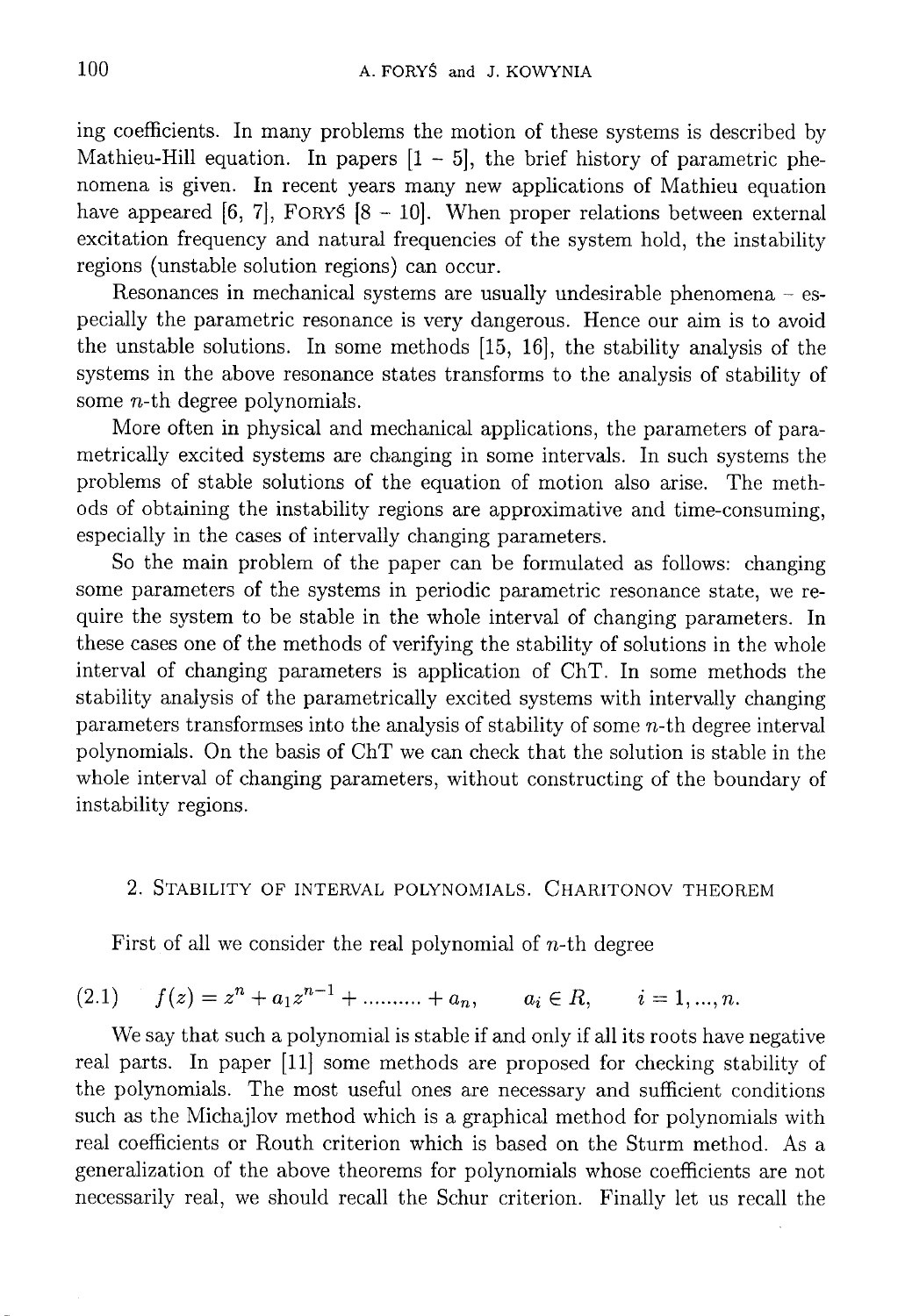Routh-Hurwitz theorem for polynomials with real coefficients. In this method of checking stability we have to verify whether all the Hurwitz determinants are positive. In [12] we find a generalization of the Routh method for the case when there exists a coefficient of polynomial in the Sturm sequence which is equal to zero. Additionally, in [12] we find a generalization of the Routh-Hurwitz theorem for a case when some of the Hurwitz determinants are equal to zero.

Next we consider the family of *n*-th degree polynomials – called the interval polynomial

(2.2) 
$$
F_n = \{f(z) = z^n + a_1 z^{n-1} + \dots + a_n, \qquad a_i \in [\alpha_i, \beta_i], \qquad \alpha_i \le \beta_i, \qquad i = 1, ..., n\}
$$

We say that an interval polynomial is stable if all the polynomials of the family  $(2.2)$  are stable. The elegant and useful method of checking stability of interval polynomials was published by CHARITONOV in [13] in 1978. Charitonov's theorem gives a necessary and sufficient condition for stability of the interval polynomial, which requires checking only four polynomials of the family (2.2). If these four polynomials are stable, we are sure that the whole family of polynomials (2.2) is stable. The coefficients of four polynomials  $f_1(z)$ ,  $f_2(z)$ ,  $f_3(z)$ ,  $f_4(z)$ are given by the following relations.

For  $f_1(z)$ :

$$
a_{n-2k} = \begin{cases} \alpha_{n-2k} & \text{for } k - \text{odd,} \\ \beta_{n-2k} & \text{for } k - \text{even,} \end{cases}
$$

 $(2.3)$ 

$$
a_{n-2k-1} = \begin{cases} \alpha_{n-2k-1} & \text{for } k-\text{odd}, \\ \beta_{n-2k-1} & \text{for } k-\text{even}, \end{cases}
$$

For  $f_2(z)$ :

$$
a_{n-2k} = \begin{cases} \alpha_{n-2k} & \text{for } k - \text{even,} \\ \beta_{n-2k} & \text{for } k - \text{odd,} \end{cases}
$$

$$
a_{n-2k-1} = \begin{cases} \alpha_{n-2k-1} & \text{for } k - \text{even,} \\ \beta_{n-2k-1} & \text{for } k - \text{odd.} \end{cases}
$$

For  $f_3(z)$ :

$$
a_{n-2k} = \begin{cases} \alpha_{n-2k} & \text{for } k - \text{even,} \\ \beta_{n-2k} & \text{for } k - \text{odd,} \end{cases}
$$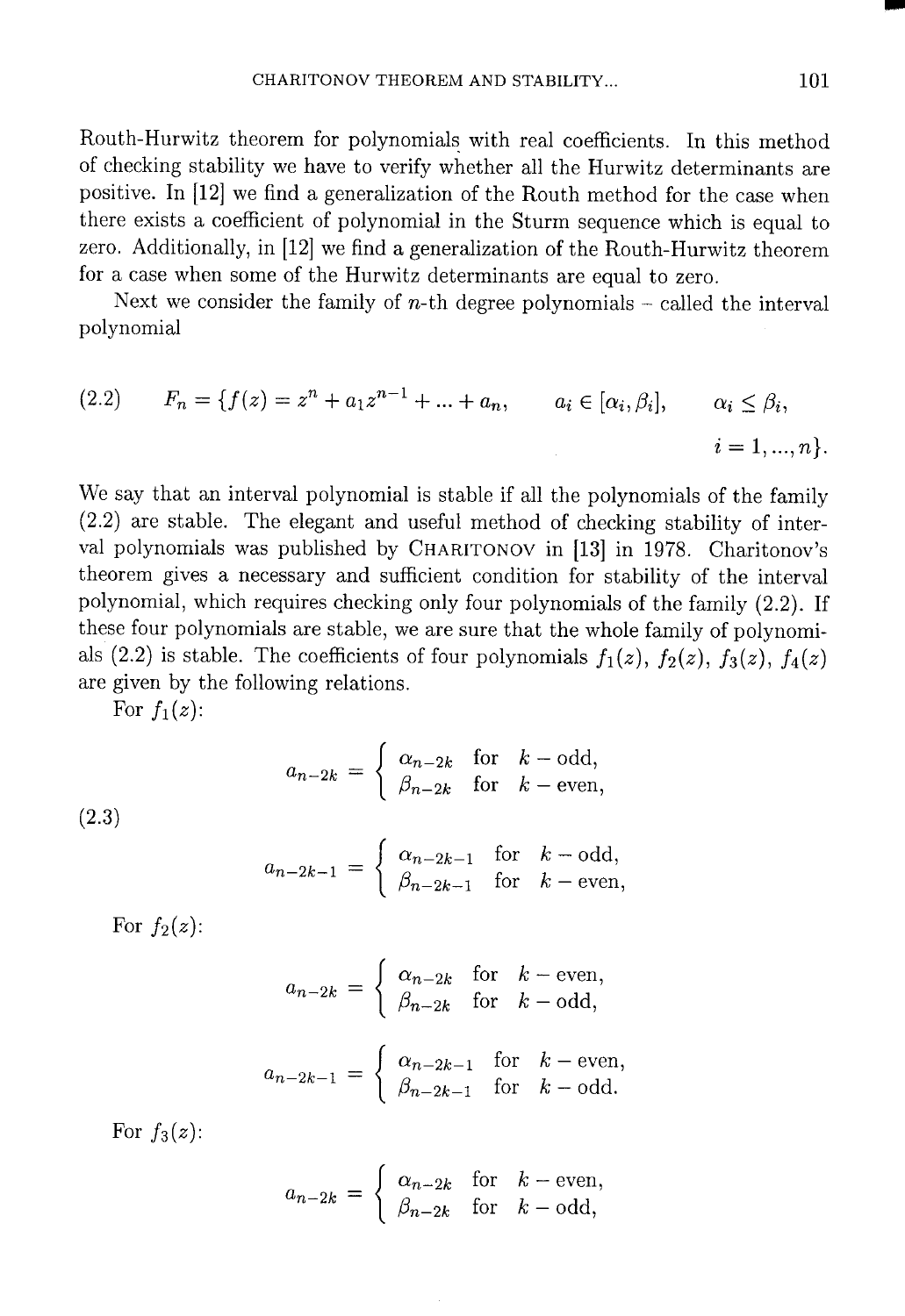$$
a_{n-2k-1} = \begin{cases} \alpha_{n-2k-1} & \text{for } k-\text{odd},\\ \beta_{n-2k-1} & \text{for } k-\text{even}, \end{cases}
$$

For  $f_4(z)$ :

$$
a_{n-2k} = \begin{cases} \alpha_{n-2k} & \text{for } k - \text{odd}, \\ \beta_{n-2k} & \text{for } k - \text{even}, \end{cases}
$$

$$
a_{n-2k-1} = \begin{cases} \alpha_{n-2k-1} & \text{for } k - \text{even}, \\ \beta_{n-2k-1} & \text{for } k - \text{odd}. \end{cases}
$$

For example, on the basis of Eqs.  $(2.2)$  and  $(2.3)$ , for a 4-th degree interval polynomial

(2.4) 
$$
F_4 = \{f(z) = z^4 + a_1 z^3 + a_2 z^2 + a_3 z + a_4, \qquad a_i \in [\alpha_i, \beta_i],
$$

$$
\alpha_i \le \beta_i, \quad i = 1, ..., 4\},
$$

we have to check stability of the following polynomials (cf. [13]):

(2.5)  
\n
$$
f_1(z) = z^4 + \alpha_1 z^3 + \alpha_2 z^2 + \beta_3 z + \beta_4,
$$
\n
$$
f_2(z) = z^4 + \beta_1 z^3 + \beta_2 z^2 + \alpha_3 z + \alpha_4,
$$
\n
$$
f_3(z) = z_4 + \alpha_1 z^3 + \beta_2 z^2 + \beta_3 z + \alpha_4,
$$

$$
f_4(z) = z^4 + \beta_1 z^3 + \alpha_2 z^2 + \alpha_3 z + \beta_4
$$

For the third order interval polynomial

(2.6) 
$$
F_3 = \{f(z) = z^3 + a_1 z^2 + a_2 z + a_3, \qquad a_i \in [\alpha_i, \beta_i], \quad \alpha_i \le \beta_i, \qquad i = 1, ...3\}
$$

we have to check the stability of the following four polynomials:

(2.7)  
\n
$$
f_1(z) = z^3 + \alpha_1 z^2 + \beta_2 z + \beta_3,
$$
\n
$$
f_2(z) = z^3 + \beta_1 z^2 + \alpha_2 z + \alpha_3,
$$
\n
$$
f_3(z) = z^3 + \beta_1 z^2 + \beta_2 z + \alpha_3,
$$
\n
$$
f_4(z) = z^3 + \alpha_1 z^2 + \alpha_2 z + \beta_3.
$$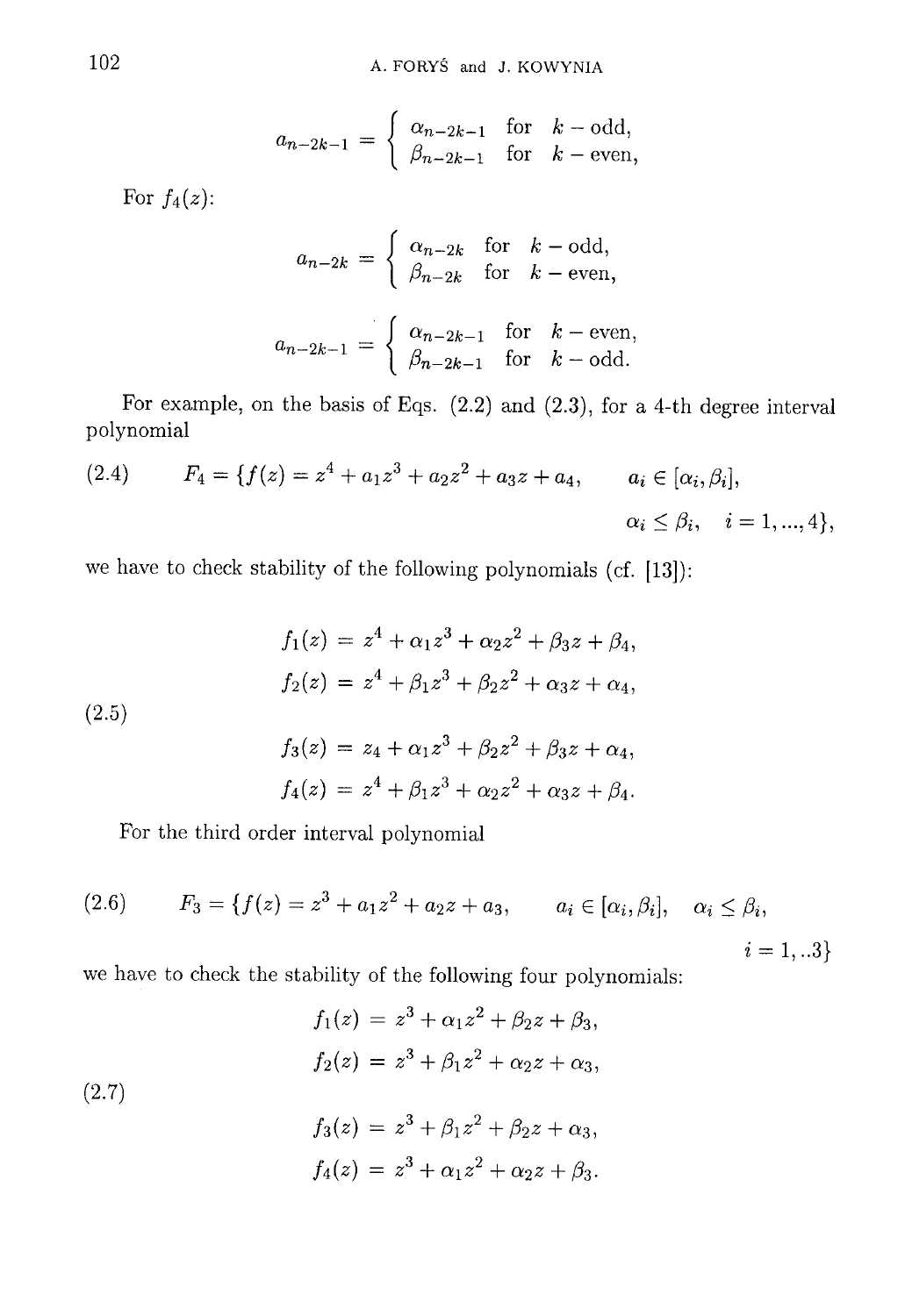# 3. PARAMETRICALLY EXCITED SYSTEMS - EQUATIONS OF MOTION

The equation of motion of undamped parametrically excited mechanical systems (e.g. elastic elements) has the following form (cf.  $[9]$ ):

(3.1) 
$$
\mathbf{M}(\mathbf{h}) \left[ \frac{\partial^2 w}{\partial t^2} \right] + \mathbf{S}(\mathbf{h})[w] + \beta(t) \hat{P}_{\beta}[w] = 0,
$$

where h is the vector of parameters (physical parameters, e.g. stiffness, or geometrical cross-sectional parameters such as area of the cross-section of the rods or thickness of the plate), M, S,  $P_\beta$  – are the inertia, elasticity and stability linear operators. The form of these operators depends on the kinds of mechanical elements to be considered (beams, plates etc.),  $w(x, t)$  is a transversal displacement of a vibrating system,  $\beta(t)$  is a periodic function of t.

We look for an approximate solution of the above problem in the form

(3.2) 
$$
w = \sum_{k=1}^{N} f_k(t) \Phi_k(x, y, z),
$$

where  $f_k(t)$  are unknown functions of time and  $\Phi$  are eigenfunctions of the eigenvalue problem

(3.3) 
$$
\left[\mathbf{S}(\mathbf{h}) - \omega^2 \mathbf{M}(\mathbf{h})\right] \boldsymbol{\Phi}^{(h)} = 0.
$$

Inserting (3.2) to (3.1) and applying Galerkin's method, one obtains the system of ordinary differential equations of the second order in the matrix form (cf. [1])

(3.4) 
$$
\mathbf{M}(\mathbf{h})\frac{d^2f}{dt^2} + [S(\mathbf{h}) + \beta(t)\mathbf{P}_{\beta}]\mathbf{f} = 0,
$$

where M, S,  $P_\beta$  are the inertia, elasticity and parametric excitation matrices which depend on **h**,  $f = col[f_1(t), f_2(t),...,f_n(t)]$  is the column matrix of the generalized coordinates. The elements of matrices are

(3.5)  
\n
$$
M_{ik} = \int_{D} \Phi_i \mathbf{M}(\mathbf{h})[\Phi_k] d\tau = (\Phi_i, \mathbf{M}(\mathbf{h})[\Phi_k]) = J_1^{(ik)},
$$
\n
$$
S_{ik} = \int_{D} \Phi_i \mathbf{S}(\mathbf{h})[\Phi_k] d\tau = (\Phi_i, \mathbf{S}(\mathbf{h})[\Phi_k]) = J_1^{(ik)},
$$
\n
$$
P_{\beta ik} = \int_{D} \Phi_i \mathbf{P}_{\beta}[\Phi_k] d\tau = (\Phi_i, \mathbf{P}_{\beta}(\mathbf{h})[\Phi_k]) = J_3^{(ik)}.
$$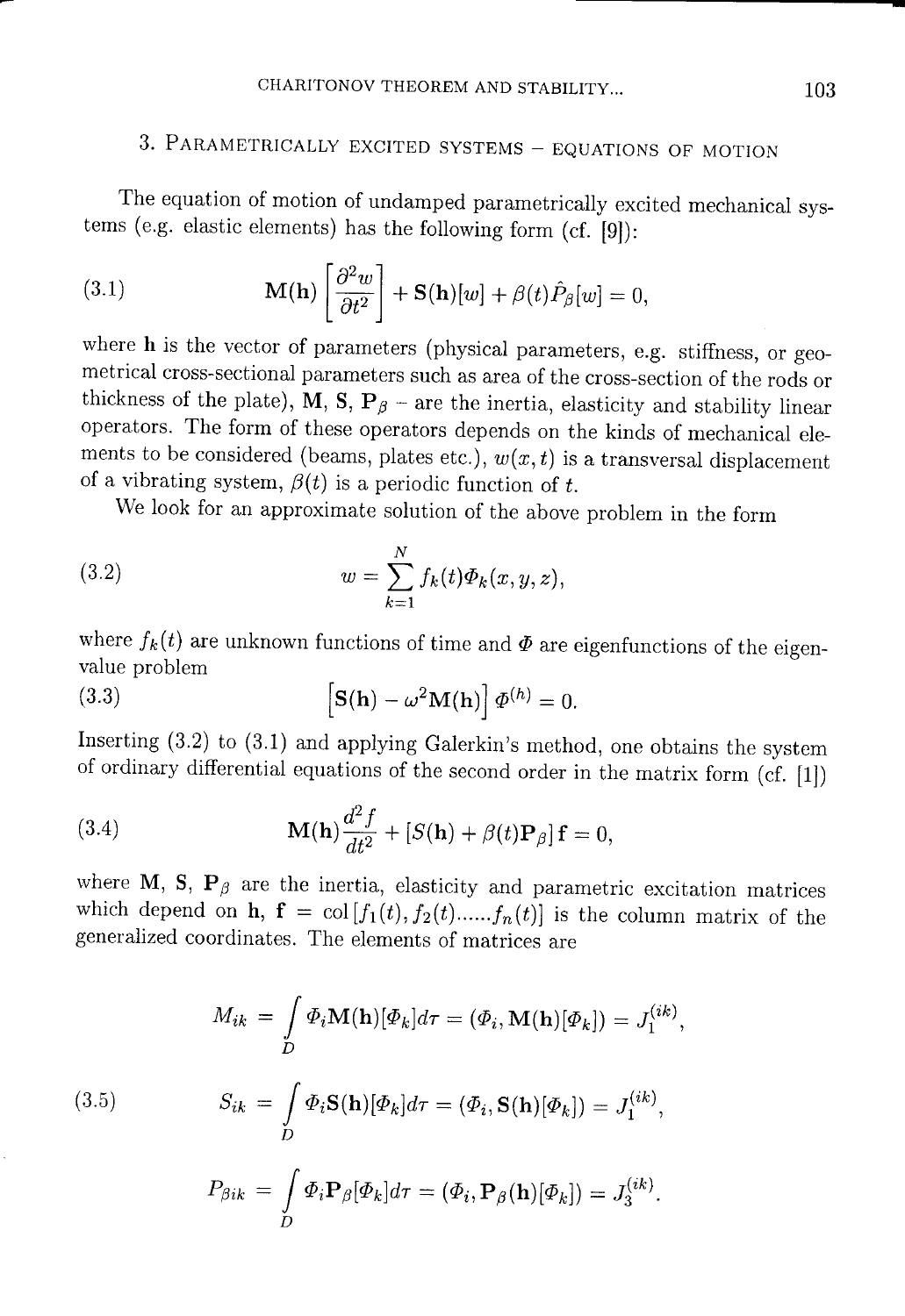Introducing the following matrices, cf. FORYS, BOLOTIN:  $B(h) = S^{-1}P_A$ ,  $C(h) = S^{-1}M$ , the Eq. (3.4) assumes the form

(3.6) 
$$
\frac{d^2 f}{dt^2} + \mathbf{C}(h)^{-1} [E + \beta(t) \mathbf{B}(h)] f = 0.
$$

For example for parametrically excited beams, the inertia, elasticity and stability operators have the form

(3.7) 
$$
\mathbf{M}(h) = m(h) = \rho(x)h(x),
$$

$$
\mathbf{S}(h) = \frac{\partial^2}{\partial x^2} \left[ K_\alpha h^\alpha \frac{\partial^2}{\partial x^2} \right],
$$

$$
\mathbf{P}_\beta = \frac{\partial^2}{\partial x^2},
$$

the function of state  $\Phi$  satisfies the equation of state (3.2) given below:

(3.8) 
$$
[K_{\alpha}h^{\alpha}(x)\Phi''(x)]'' - \rho h(x)\omega^2\Phi(x) = 0,
$$

where  $h(x)$  is a geometrical parameter, the area of the cross-section,  $K_{\alpha}$  =  $EA_{\alpha}, E$  is Young's modulus,  $A_{\alpha}$  is a constant connected with the geometry of cross-sections and depending on  $\alpha(\alpha = 1, 2, 3)$ , and  $\rho$  is the mass density.

When  $\mathbf{C}^{-1} = \text{diag}[\omega^2]$  is the diagonal matrix, we can describe the parametrically excited systems with damping by equations

(3.9) 
$$
\frac{d^2 f_k}{dt^2} + 2\varepsilon_k(\mathbf{h}) \frac{df_k}{dt} + \omega_k^2(h) \left[ f_k + \beta(t) \sum_{j=1}^N b_{kj} f_j \right] = 0, \ k = 1, 2, ..., N,
$$

where we introduce the damping matrix **E** and where  $\varepsilon_{kk} = \varepsilon_k$  are the damping matrix elements. The Eqs. (3.9) form a set of coupled linear equations with variable coefficients.

Equations  $(3.6)$  and  $(3.9)$  are sets of coupled Mathieu equations for multipledegree of freedom systems, which have been studied by BOLOTIN [1], CARTMEL [2], NAYFEH and MOOK [3], HSU [14] and TAKAHASHI [15, 16].

When the matrix  $B(h) = S^{-1}P_\beta$  is additionally diagonal, the analized systems are described by a non-coupled set of Mathieu-Hill equations (cf. [9])

(3.10) 
$$
\frac{d^2 f_k}{dt^2} + 2\varepsilon_k(\mathbf{h}) \frac{df_k}{dt} + \omega_k^2(\mathbf{h}) \left[1 + \beta(t) b_k(\mathbf{h})\right] f_k = 0, \quad k = 1, 2, ..., n,
$$

where in Eqs.  $(3.9)$  and  $(3.10)$  the quantities: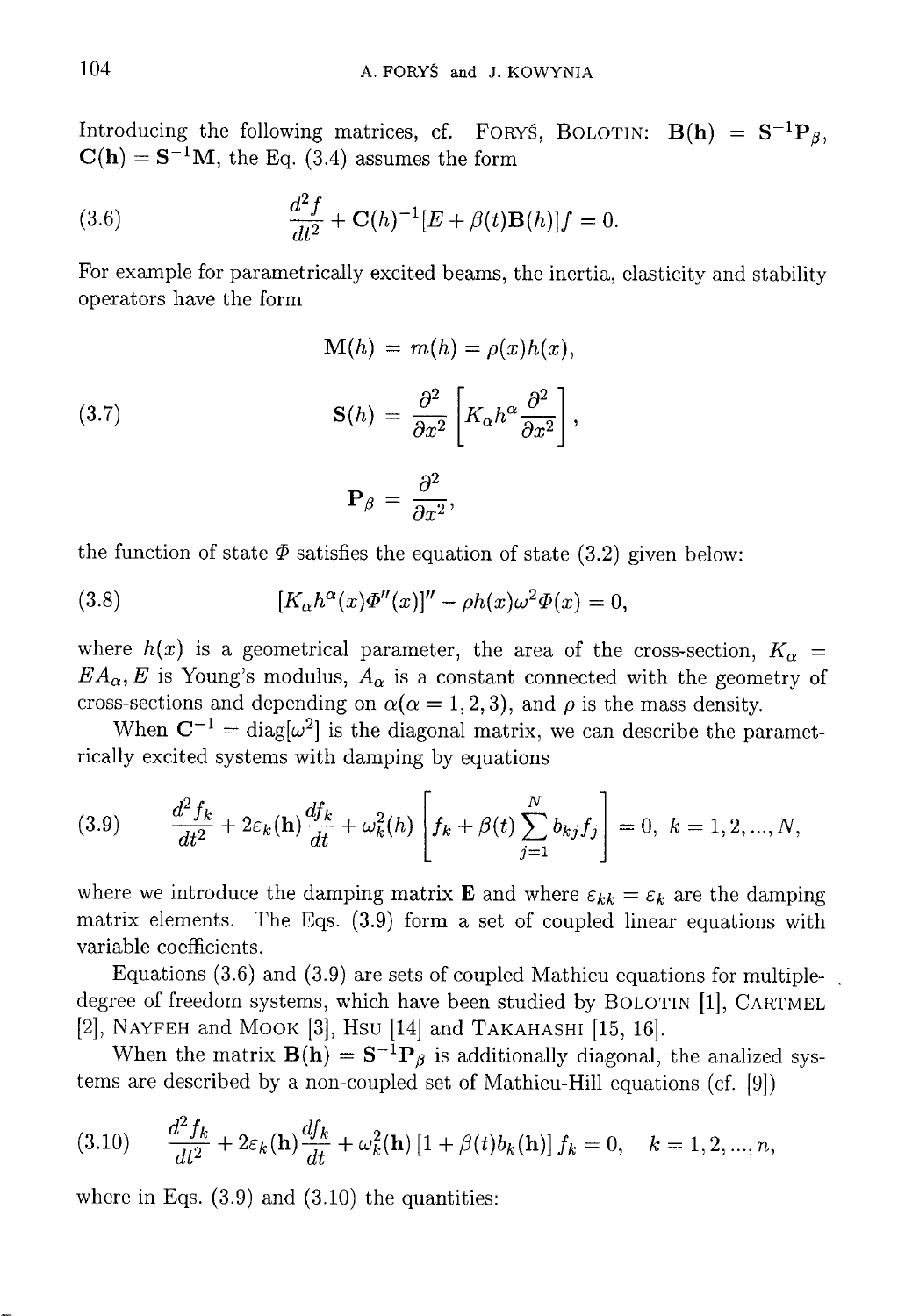(3.11) 
$$
\omega_k^2 = \frac{(\Phi_k, \mathbf{S}(\mathbf{h})[\Phi_k])}{(\Phi_k, \mathbf{M}(\mathbf{h})[\Phi_k])} = \frac{J_2^{(k)}}{J_1^{(k)}} \text{ and } \beta_{\text{cr}} \cong -\frac{1}{b_k}
$$

$$
= -\frac{(\Phi_k, \mathbf{S}(\mathbf{h})[\Phi_k])}{(\Phi_k, \mathbf{P}_\beta[\Phi_k])} = -\frac{J_2^{(k)}}{J_3^{(k)}}
$$

are eigenvalues of proper eigenvalue problems; the functionals  $J_1^{(k)}$ ,  $J_2^{(k)}$ ,  $J_3^{(k)}$ were introduced in (3.5). The quantities  $\varepsilon_k$ ,  $\omega_k$ ,  $b_k$  depend on **h**.

In many physical problems, the systems are described by one of Mathieu-Hill equations like  $(3.10)$  (cf. [7, 16]). The Equations  $(3.6)$ ,  $(3.9)$ ,  $(3.10)$  are the examples of equations with periodically changing coefficients.

## 3.1. Floquet theorem. Solutions of equations of motion and stability

Next we determine the behavior of systems governed by linear ordinary differential equations with periodic coefficients  $([1 - 3, 15])$ . The Floquet theory may be applied to characterizing the functional behavior of such systems, [17]. On the basis of the analysis of Eq.  $(3.6)$ , the solution takes the form, [1, 2, 16]:

(3.12) 
$$
f_k(t) = e^{\frac{t}{T} \ln \rho_k} g_k(t).
$$

where  $q_k(t)$  are periodic vector functions with period T and  $\rho_i$  are characteristic roots. Now we define the characteristic exponent

$$
(3.13)\t\t\t H = \frac{1}{T} \ln \rho.
$$

Let us take  $\beta(t) = \beta_t \cos \theta t$  in Eq. (3.6). We look for the solution of Eq. (3.6) in the form

(3.14) 
$$
\mathbf{f}(t) = e^{Ht} \left[ \frac{1}{2} \mathbf{b}_0 + \sum_{k=1,2,3...}^{\infty} (\mathbf{a}_k \sin k\theta t + \mathbf{b}_k \cos k\theta t) \right],
$$

where  $\mathbf{b}_0$ ,  $\mathbf{a}_k$ ,  $\mathbf{b}_k$  are vectors which do not depend on the time variable.

Inserting  $(3.14)$  into Eq.  $(3.6)$  and applying the harmonic balance method we obtain the system of homogeneous algebraic equations

$$
([N_0]-H[N_1]-H^2[N_2])X=0,
$$

or in a short form  $(3.15)$ 

$$
\mathbf{GX}=\mathbf{0},
$$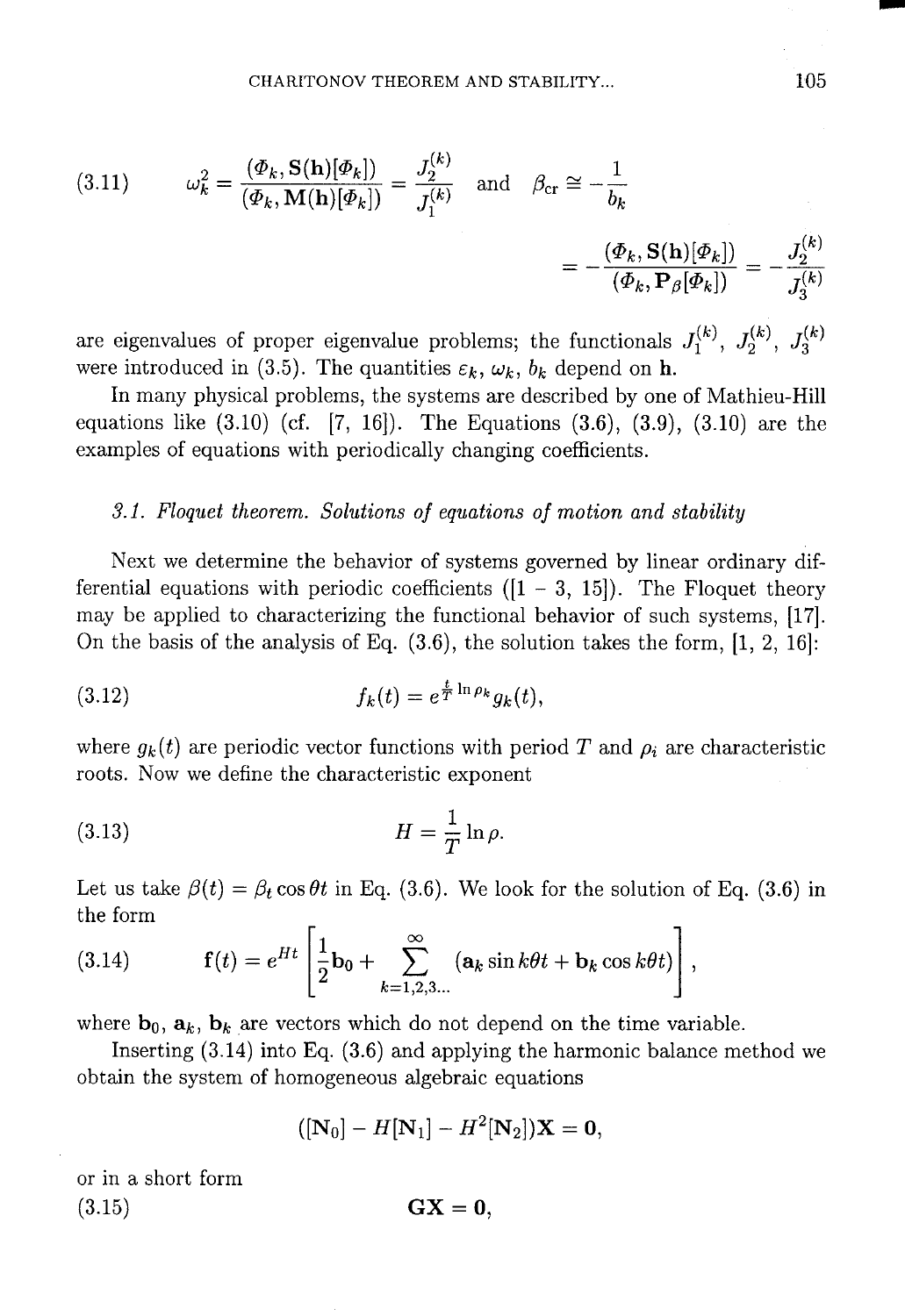where  $[N_0]$ ,  $[N_1]$ ,  $[N_2]$  are coefficient matrices of the zero (constant), first and second powers of H, respectively, and X is the column vector consisting of  $\mathbf{b}_0$ ,  $\mathbf{a}_k, \mathbf{b}_k.$ 

To find any solution to this system, not including the trivial one, the determinant of the coefficient matrix must be equal to zero. Thus the equation for determining the characteristic exponent is obtained as follows (cf. [14, 15]):

(3.16) 
$$
\det G = \det([N_0] - H[N_1] - H^2[N_2]) = 0.
$$

To obtain the value H in Eq. (3.16), one can make use of the method which determines the eigenvalue of the special double-size matrix (cf. [15]).

When the analysed system is described by Eq.  $(3.6)$  the algebraic Eq.  $(3.15)$ takes the form (one parametr  $h$ )

$$
(H^{2}C(h) + \mathbf{E})\mathbf{b}_{0} + \beta_{t}\mathbf{B}(h)b_{1} = 0,
$$
  
(3.17) 
$$
(H^{2} - k^{2}\theta^{2})\mathbf{C}(h)\mathbf{a}_{k} + 2Hk\theta\mathbf{C}(h)\mathbf{b}_{k} + \mathbf{E}\mathbf{a}_{k} + \beta_{t}\frac{1}{2}\mathbf{B}(h)(a_{k-1} + a_{k+1}) = 0,
$$
  

$$
(H^{2} - k^{2}\theta^{2})\mathbf{C}(h)\mathbf{b}_{k} + 2Hk\theta\mathbf{C}(h)\mathbf{a}_{k} + \mathbf{E}\mathbf{b}_{k} + \beta_{t}\frac{1}{2}\mathbf{B}(h)(b_{k-1} + b_{k+1}) = 0,
$$
  

$$
a_{0} = 0, \quad k = 1, 2, 3, ....
$$

The non-zero solution of the set of algebraic Eqs.  $(3.17)$  exists if the following determinant is equal to zero (cf.  $[1]$ ):

(3.18) 
$$
\begin{vmatrix}\n(H^2 - \theta^2)\mathbf{C}(h) + \mathbf{E} & \frac{1}{2}\beta_t \mathbf{B}(h) & 2H\theta\mathbf{C}(h) \\
\beta_t \mathbf{B}(h) & H^2\mathbf{C}(h) + \mathbf{E} & 0 \\
-2H\theta\mathbf{C}(h) & 0 & (H - \theta^2)\mathbf{C}(h) + \mathbf{E}\n\end{vmatrix}
$$

If eigenvalues  $H_i$  are distinct, the solution is stable if all roots have nonpositive real parts. When parameter  $h$  which characterises the parametric systems takes values in the interval

$$
h\in
$$

then Eq.  $(3.18)$  has the form of the interval polynomial  $(2.2)$ . The analysis of stability of Eq. (3.6) is reduced to the analysis of stability of interval polynomials  $(3.18)$ , and ChT plays an important role (cf. Sec. 2).

Our main problem is the analysis of the parametrically excited system with intervally changing parameters. We require stable solutions of the equation of motion of parametrically excited system in the whole interval of variable parameters.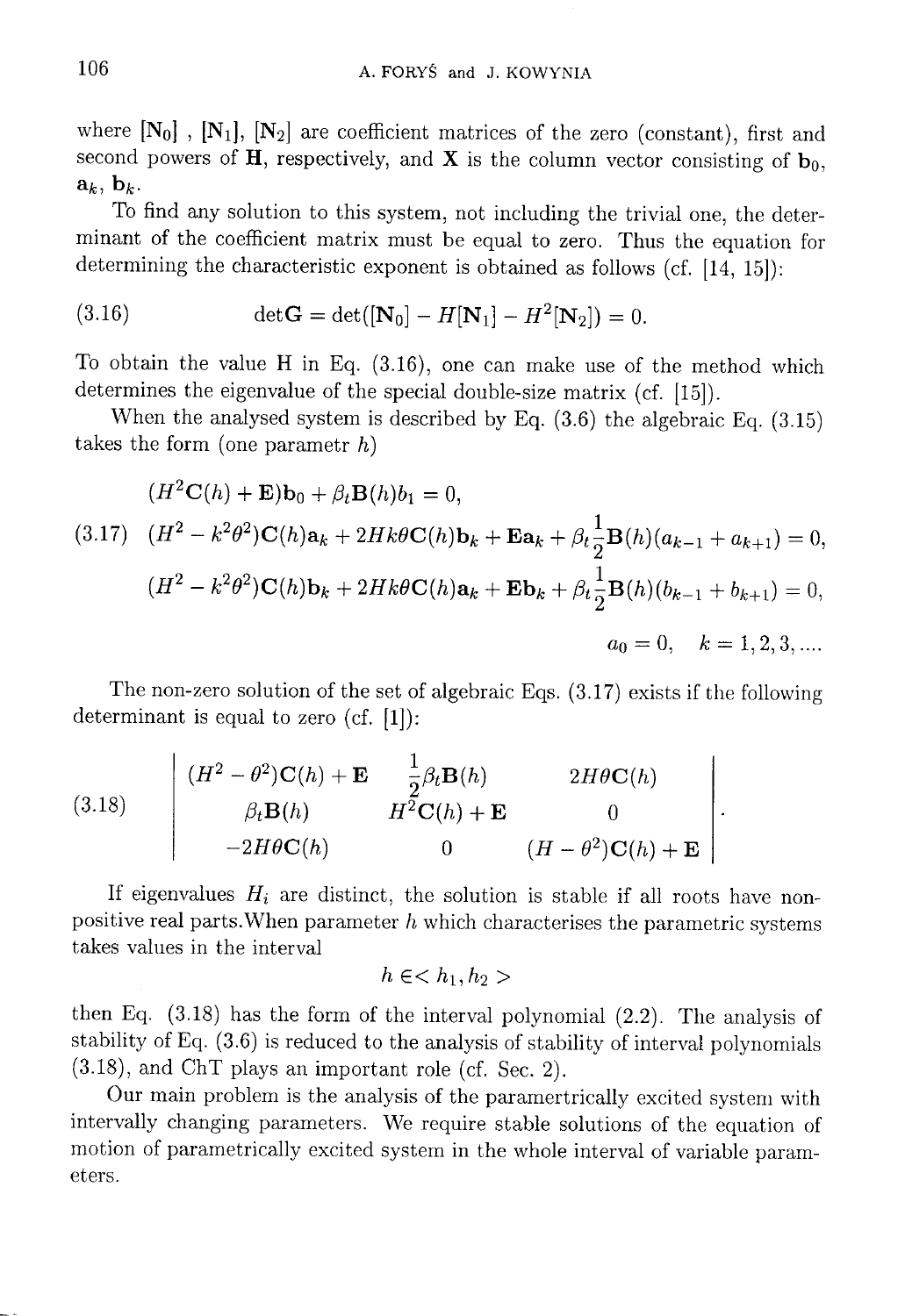### 4. EXAMPLES

Now we consider the one-dimensional parametrically excited systems. (Fig. 1) - the elastic or viscoelastic rods with variable cross-section and with different boundary conditions (cf. [9]).



FIG. 1. Parametrically excited systems (beams) with different boundary conditions: a) simple supported beam, b) fixed-simple supported beam.

Equation of motion of a non-prismatic rod excited by force  $\beta(t) = P(t)$  which is longitudinal and periodically varying in time, has the form

(4.1) 
$$
\frac{\partial^2}{\partial x^2} \left[ K_\alpha h^\alpha \frac{\partial^2 w}{\partial x^2} + \tau K_\alpha h^\alpha \frac{\partial^3 w}{\partial x^2 \partial t} \right] + \rho h(x) \frac{\partial^2 w}{\partial t^2} + \beta(t) \frac{\partial^2 w}{\partial x^2} = 0
$$

where  $w(x, t)$  is a transverse displacement of the cross-section x at time  $t, h(x)$ is cross-sectional area, (cf. (15)),  $\rho$  mass density,  $\tau = \eta/E$ ,  $\eta$  is a coefficient of internal damping.

For example we consider two different cases (Fig. 1): simply supported beam (Fig. 1a) and partly fixed, partly simply supported beam (Fig. 1b). The boundary conditions are as follows:

(4.2)  

$$
w(0,t) = 0, \quad \left[K_{\alpha}h^{\alpha}\frac{\partial^2 w}{\partial x^2} + \tau K_{\alpha}h^{\alpha}\frac{\partial^3 w}{\partial x^2 \partial t}\right](0,t) = 0,
$$

$$
w(l,t) = 0, \quad \left[K_{\alpha}h^{\alpha}\frac{\partial^2 w}{\partial x^2} + \tau K_{\alpha}h^{\alpha}\frac{\partial^3 w}{\partial x^2 \partial t}\right](l,t) = 0,
$$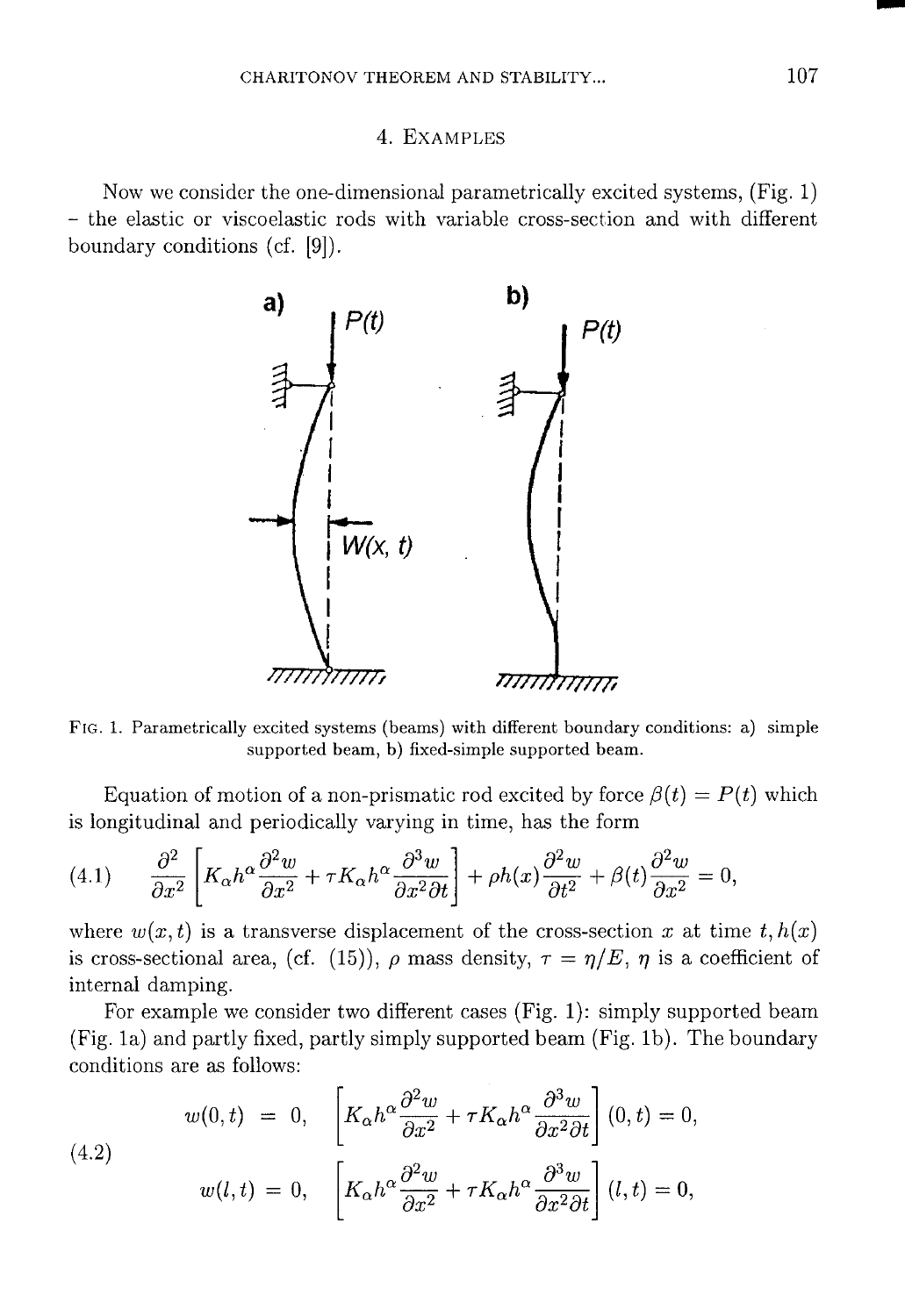and

(4.3)  

$$
w(0,t) = \frac{\partial w}{\partial x}(0,t) = 0,
$$

$$
w(l,t) = 0, \quad \left[K_{\alpha}h^{\alpha}\frac{\partial^2 w}{\partial x^2} + \tau K_{\alpha}h^{\alpha}\frac{\partial^3 w}{\partial x^2 \partial t}\right](l,t) = 0
$$

We look for approximate solutions of the above problems in the form of a series of eigenfunctions of natural vibrations of prismatic beams (cf.  $(3.2)$  and  $(3.8)$ ). For the beam in Fig. 1a, the eigenfunction  $\Phi_i$  has the form:

$$
\Phi_i = \sin i\pi x/l.
$$

For the beam in Fig. 1b, the eigenfunction  $\Phi_i$  has the form:

(4.5) 
$$
\Phi_i = \cos \gamma_i (\sin \gamma_i x/l - \sin \gamma_i x/l) - \sin \gamma_i (\sin \gamma_i x/l - \cos \gamma_i x/l),
$$

$$
\gamma_1 = 3.9266.
$$

After discretization (Galerkin's method) and some rearrangement we get the systems  $(3.4)$  of ordinary differential equations with the following matrix elements:

(4.6) 
$$
M_{ik} = \rho \int_{0}^{l} h(x) \Phi_i(x) \Phi_k(x) dx, \qquad S_{ik} = \int_{0}^{l} I(x) \Phi'_i(x) \Phi''_k(x) dx,
$$

$$
P_{\beta ik} = \int_{0}^{l} \Phi''_i(x) \Phi_k(x) dx.
$$

Now we introduce some parameters  $\overline{\alpha}$ ,  $\overline{\kappa}$  describing the rod's shape, (Fig. 2). For the case such as that in Fig. 1a we assume that the side  $a(\overline{\alpha}, \overline{\kappa}, x)$  of quadratic section of the rod changes as a quadratic function of  $x$  (Fig. 2a) and has the form

(4.7) 
$$
a(\overline{\alpha}, \overline{\kappa}, x) = \overline{\alpha} \left\{ 4\overline{\kappa} \left( \frac{x^2}{l^2} - \frac{x}{l} \right) + 1 \right\} = \overline{\alpha} \varphi(\overline{\kappa}, x),
$$

where

$$
\kappa = \frac{\overline{\alpha} - \overline{\beta}}{\overline{\alpha}}, \qquad a(0) = a(1) = \overline{\alpha}, \qquad a(1/2) = \overline{\beta}, \qquad \overline{\kappa} \in (-\infty, 1].
$$

108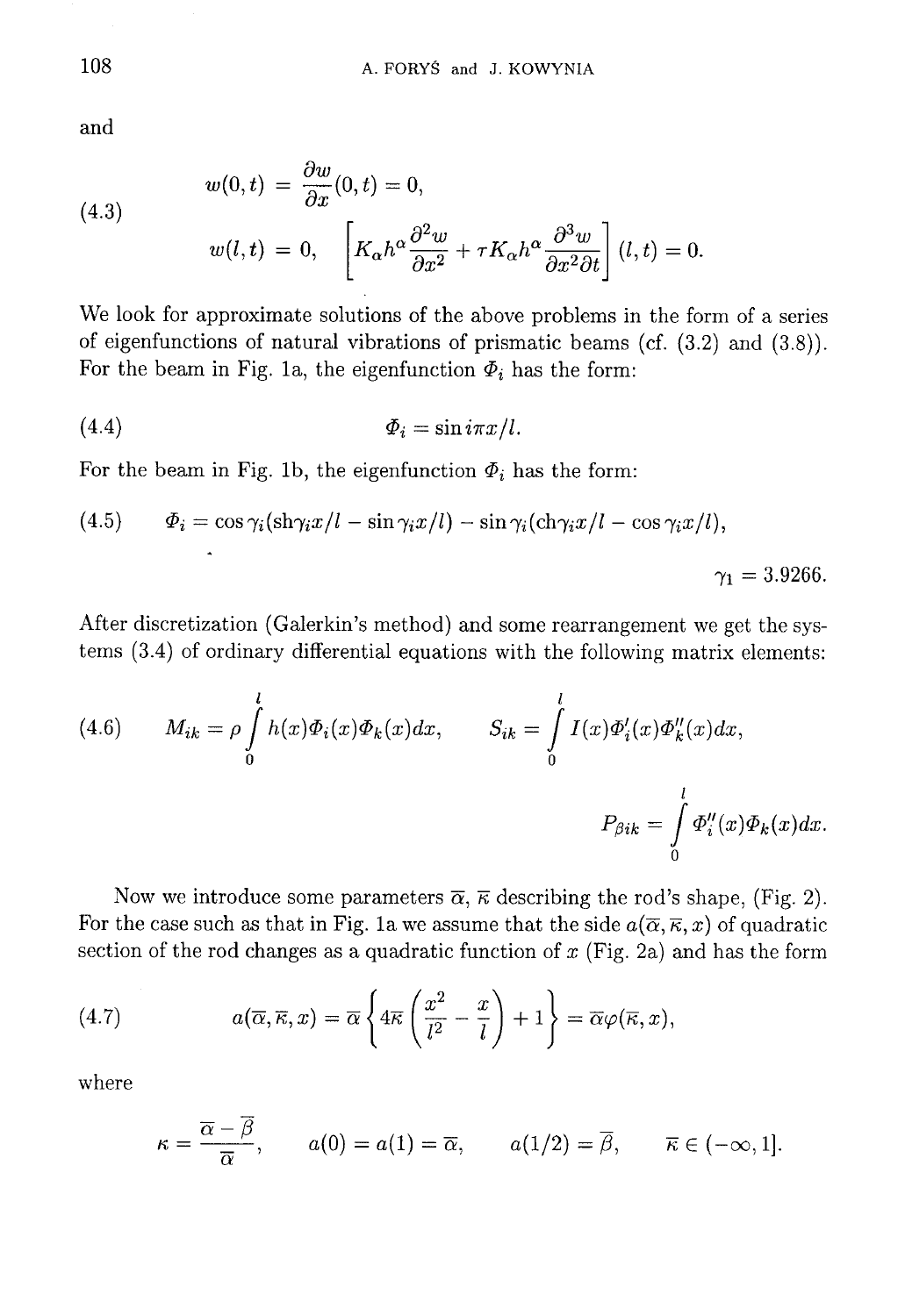

FIG. 2. The shapes and geometrical parameters of the beams.

For the case shown in Fig. 1b we assume that the side of quadratic section of the rod changes as a linear function of  $x$  (Fig. 2b):

(4.8) 
$$
a(\overline{\alpha}, \overline{\kappa}, x) = \overline{\alpha} \left( 1 - \overline{\kappa} \frac{x}{l} \right) = \overline{\alpha} \varphi(\overline{\kappa}, x),
$$

where

$$
\kappa = \frac{\overline{\alpha} - \overline{\beta}}{\overline{\alpha}}, \qquad a(0) = \overline{\alpha}, \quad a(l) = \overline{\beta}, \quad \overline{\kappa} \in (-\infty, 1].
$$

So we obtain the area of cross-section and cross-sectional moment of inertia

(4.9) 
$$
h(x) = [\overline{\alpha}\varphi(\overline{\kappa},x)]^2, \qquad I = 1/12[\overline{\alpha}\varphi(\overline{\kappa},x)]^4.
$$

Inserting these formulas to  $(4.6)$  we get the system of ordinary equations of motion in the form

(4.10) 
$$
\sum_{i=1}^{l} \left[ \ddot{f} M_{ik} + \tau \dot{f} S_{ik} + (S_{ik} + \beta(t) P_{ik}) f \right] = 0,
$$

where

(4.11)  
\n
$$
M_{ik} = \rho[\overline{\alpha}]^2 \int_0^l [\varphi(\overline{\kappa}, x)]^2 \Phi_i(x) \Phi_k(x) dx,
$$
\n
$$
S_{ik} = E \frac{1}{12} [\overline{\alpha}]^4 \int_0^l [\varphi(\overline{\kappa}, x)]^4 \Phi_i''(x) \Phi_k''(x) dx,
$$
\n
$$
P_{\beta ik} = \int_0^l \Phi_i''(x) \Phi_k(x) dx.
$$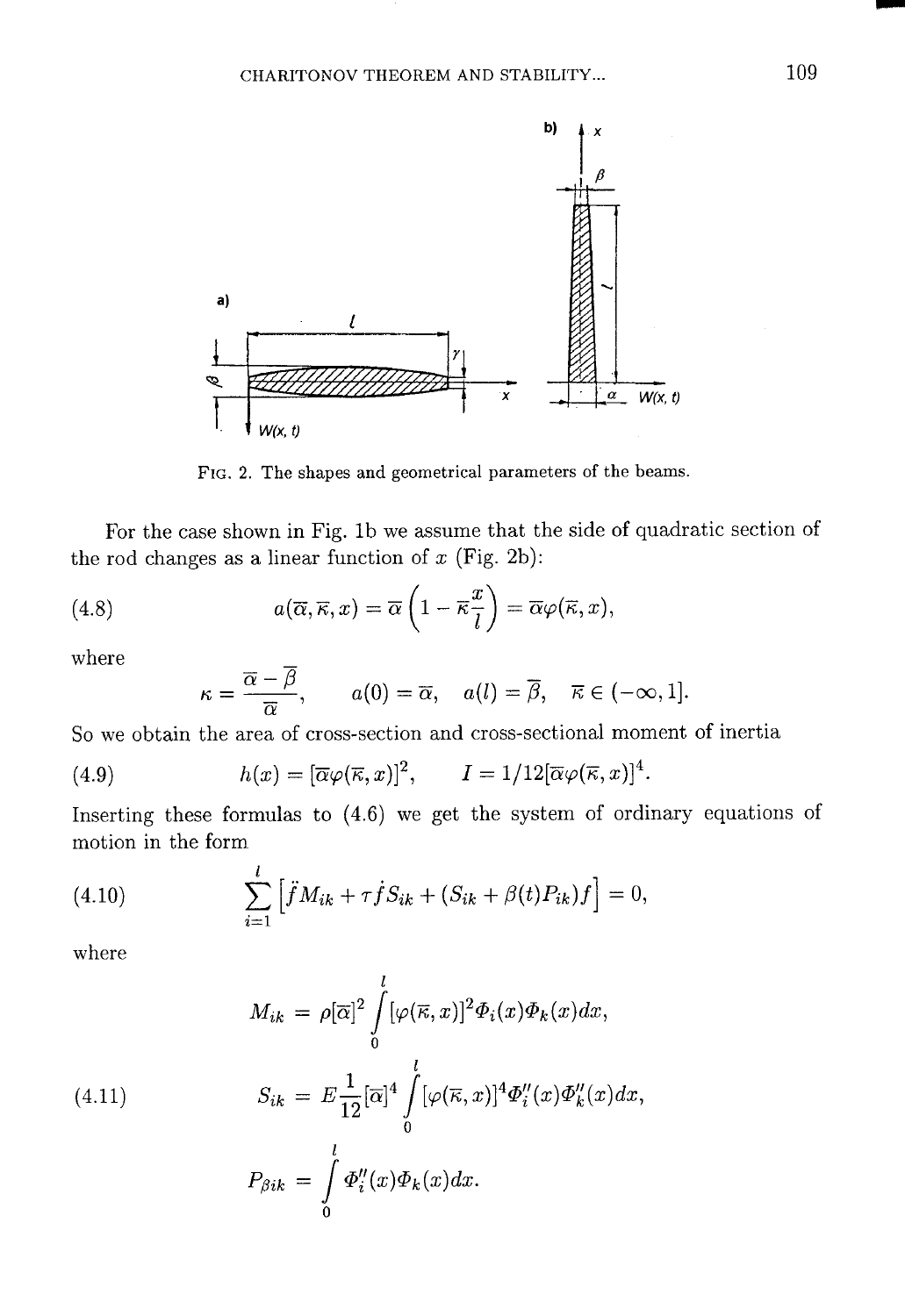The elements of matrix  $(4.11)$  for one degree of freedom and for Case I (Fig. 1a, Fig. 2a ) have the form

(4.12) 
$$
M = \rho \overline{\alpha}^2 l f_M(\kappa), \qquad S = \frac{E \overline{\alpha}^4}{l^3} f_S(\kappa), \qquad P = -\frac{\pi^2}{2l},
$$

where

(4.13) 
$$
f_M = 0.3910\overline{\kappa}^2 - 0.8693\overline{\kappa} + 0.500,
$$

$$
f_S = 2.701\overline{\kappa}^4 - 11.64\overline{\kappa}^3 + 19.01\overline{\kappa}^2 - 14.12\overline{\kappa} + 4.058.
$$

The elements of matrix (4.11) for one degree of freedom and for Case II (Fig. 1b, Fig. 2b) have the form

(4.14) 
$$
M = \rho \overline{\alpha}^2 l f_M(\kappa), \qquad S = \frac{E \overline{\alpha}^4}{l^3} f_S(\kappa), \qquad P = -\frac{5.7518}{l},
$$

where

$$
f_M = 0.1747\overline{\kappa}^2 - 0.5680\overline{\kappa} + 0.500,
$$

 $(4.15)$ 

 $(4.1)$ 

$$
f_S = 1.253\overline{\kappa}^4 - 7.153\overline{\kappa}^3 + 15.94\overline{\kappa}^2 - 17.06\overline{\kappa} + 9.89.
$$

# 4.1. Dynamic stability

For one degree of freedom, the system of Eq.  $(4.10)$  is reduced to one equation in the form

(4.16) 
$$
\ddot{f} + 2\varepsilon \dot{f} + (\omega^2 + \beta(t)c)f = 0,
$$

where (cf.  $(3.11)$  and  $(4.6)$ )

$$
\omega^2 = \frac{S}{M} = \frac{\frac{1}{12}E[\overline{\alpha}]^2 \int_0^l [\varphi]^4 [\Phi'']^2 dx}{\rho \int_0^l [\varphi]^2 \Phi^2 dx} = \frac{J_2}{J_1}, \quad 2\varepsilon = \tau \omega^2,
$$
  
(7)  

$$
C = \frac{P}{M} = \frac{\int_0^l \Phi \Phi'' dx}{\rho[\overline{\alpha}]^2 \int_0^l [\varphi]^2 \Phi^2 dx} = \frac{J_3}{J_1}.
$$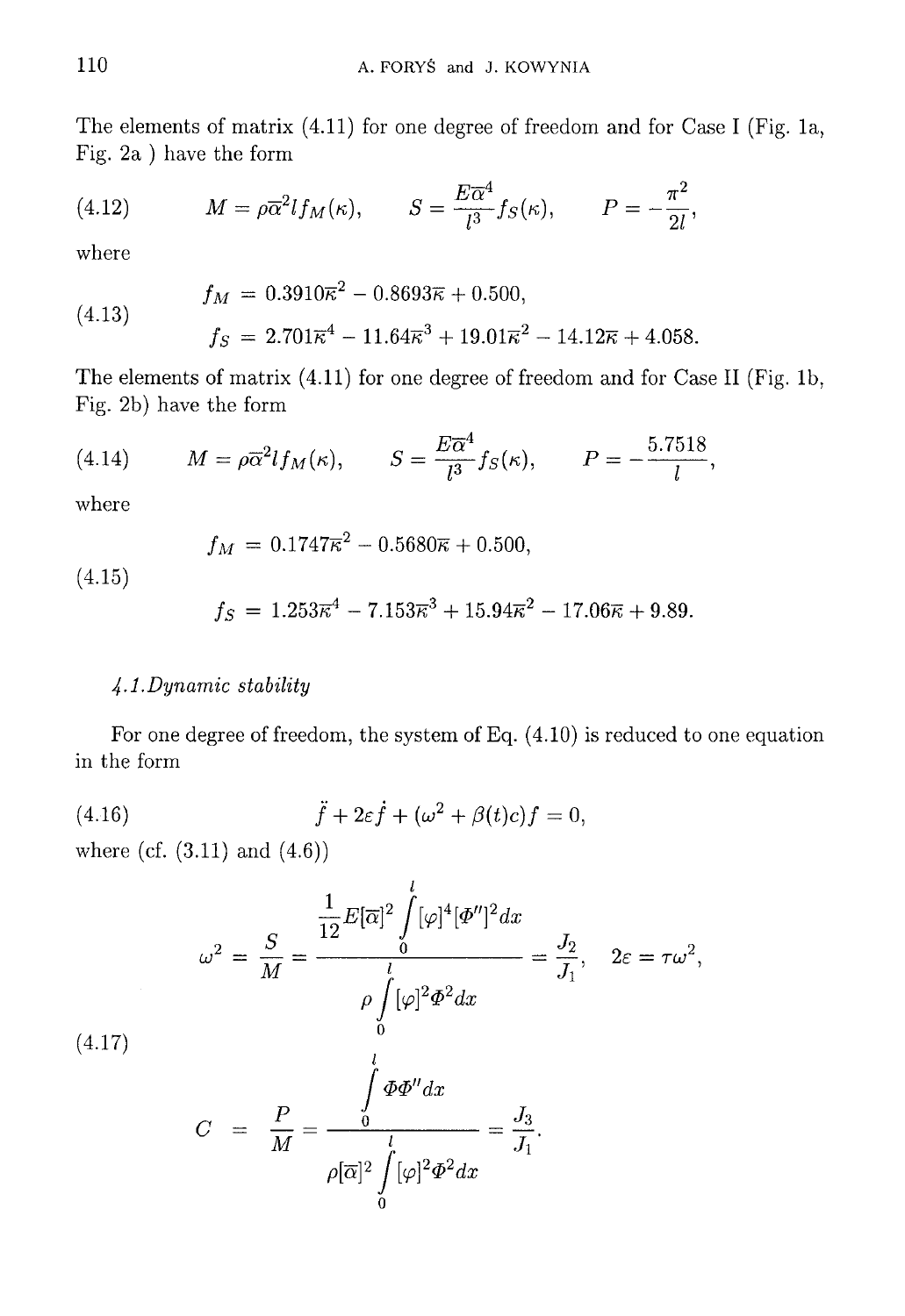Substituting in (4.16)  $\beta(t) = P(t) = P_0 + P_t \cos \theta t$ , after some rearrangement  $(cf. [8])$  we have

(4.18) 
$$
\ddot{f} + 2\varepsilon \dot{f} + \Omega^2 (1 - 2\mu \cos \theta t) f = 0,
$$

where we define the quantity

(4.19) 
$$
\Omega(h) = \omega(h)\sqrt{1 + \beta_0 b(h)} = \omega(h)\sqrt{1 - \frac{\beta_0}{\beta_{cr}(h)}},
$$

and the excitation parameter  $\mu$ 

(4.20) 
$$
\mu(h) = -\frac{\beta_t b(h)}{2(1 + \beta_0 b(h))} = \frac{\beta_t}{2(\beta_{cr}(h) - \beta_0)}
$$

connected with constant part  $\beta_0$  and amplitude  $\beta_t$  of the oscillating part of external parametric excitation  $\beta(t)$ , where

(4.21) 
$$
b(h) = \frac{c}{\omega^2} = \frac{P_\beta}{S}, \qquad b(h) = -1/\beta_{\text{cr}}, \quad \beta_{\text{cr}} \cong -\frac{1}{b_k} = -\frac{J_2}{J_3} = -\frac{S}{P_\beta}.
$$

We can analyse the stability of Eq. (4.18) in the  $(\theta/2/\Omega, \mu)$  space. The most popular and very effective method of determining the instability region is Bolotin's method (cf. [1]). This method is valid only for  $\mu \ll 1$  – it is a disadvantage of the method. The instability regions in the  $(\theta/2/\Omega, \mu)$  space are illustrated in Fig. 3. The first most important instability region is illustrated in Fig. 4.



FIG. 3. The instability regions in the  $(\theta/2/\Omega, \mu)$  space.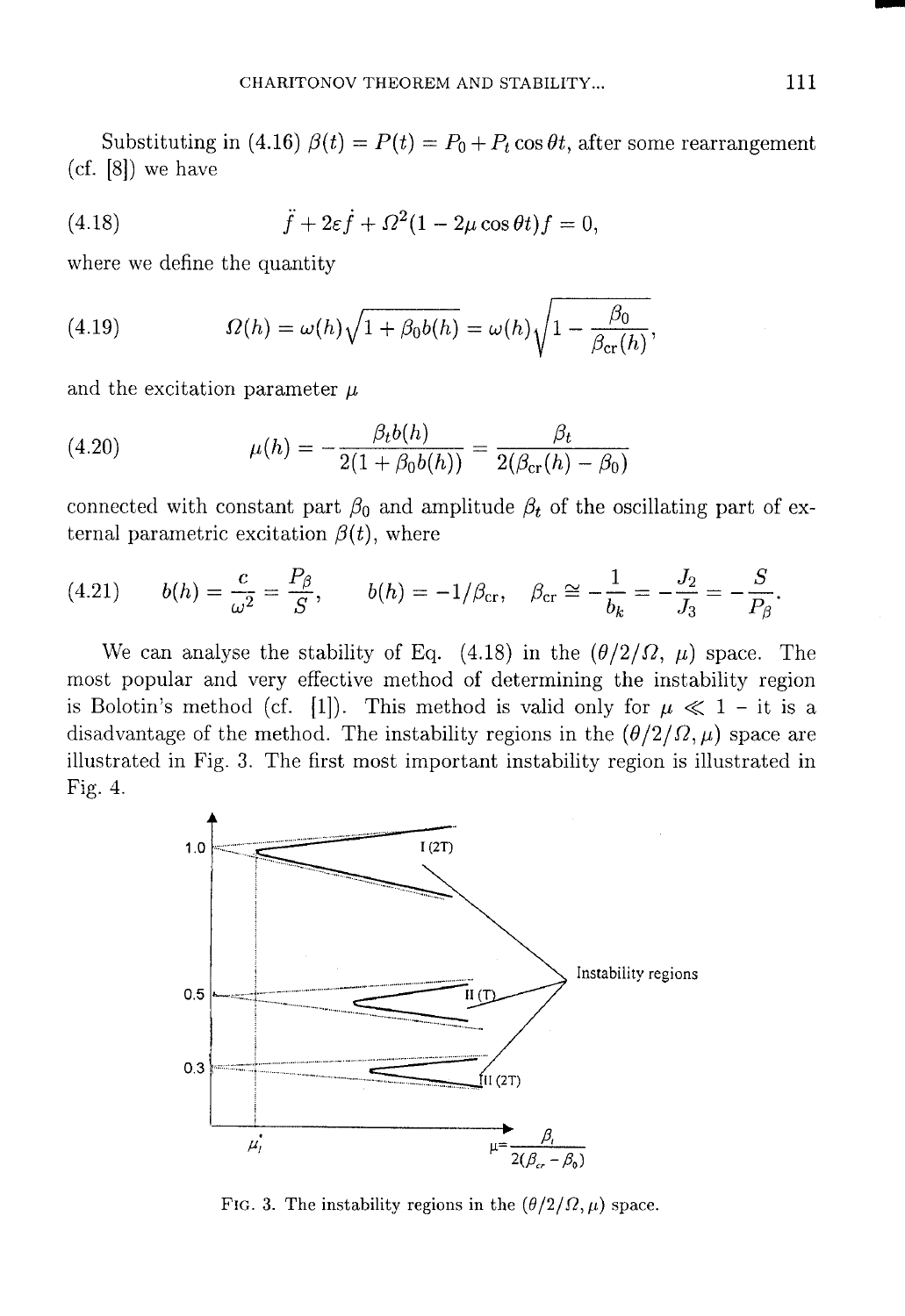Now for  $\beta(t) = P(t) = P_t \cos \theta t$  we transform the equation of motion (4.18) into classical form of the Mathieu equation

(4.22) 
$$
\frac{d^2u}{dz^2} + (p - 2q\cos 2z)u = 0,
$$

where

(4.23) 
$$
p = \frac{4}{\theta^2} (\Omega^2 - \varepsilon^2), \qquad q = 4 \frac{\mu \Omega^2}{\theta^2}.
$$



FIG. 4. The first most important instability region.



FIG. 5. Approximate graph of stability of Mathieu equation - qualitative consideration,  $(cf. [17]).$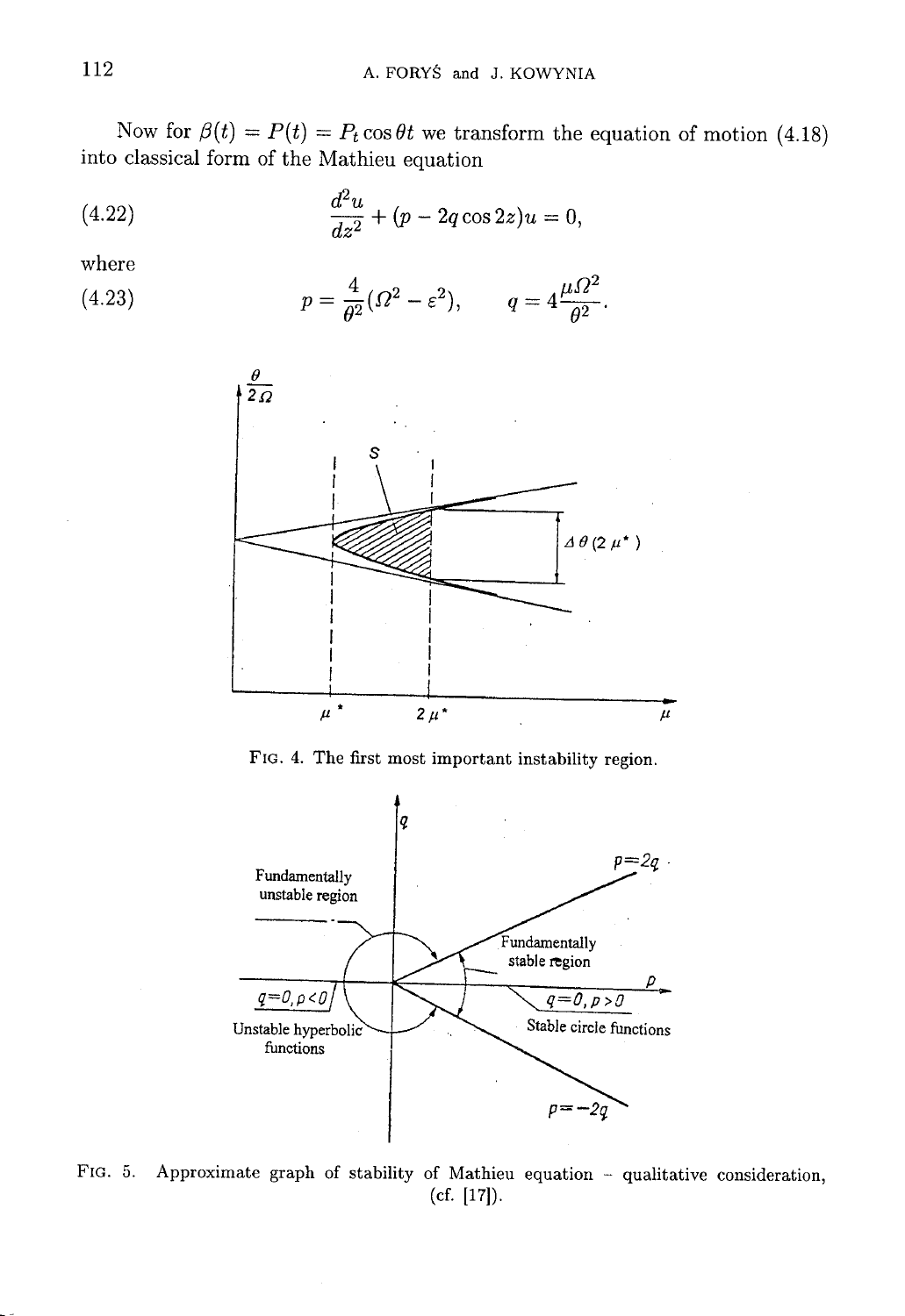Now we analyse the stability of Eq.  $(4.22)$  in the  $(p, q)$  space. There are many methods of analysis of stability of Eq.  $(4.22)$  (e.g. the method of small parameter, method of multiple scales etc.). The determination of the boundary between the stable and unstable solution it is a difficult problem  $-$  we can do it on the basis of approximate methods. In Fig. 5 we illustrate the approximate graph of stability of the Mathieu equation obtained on the basis of qualitative consideration. In Fig. 6 we illustrate accurate graph of the boundary of instability regions obtained on the basis of the small parameter method valid for  $q \ll 1$ .

When the parameter of the systems changes is some interval, the values of  $p$ and  $q$  also change in intervals and this influences the instability region.

On the basis of the Floguet theory we look for the approximate solutions of Eq.  $(4.18)$  or  $(4.22)$  in the form

$$
f(t) = e^{Ht} \left[ \frac{1}{2} b_0 + \sum_{k=1,3,5...}^{k} (a_k \sin k\theta t + b_k \cos k\theta t) \right],
$$

and we determine the stability point by point for different values of parameters.



FIG. 6. Precise graph of the boundary of instability regions of Mathieu equation - small parameter method, (cf. [17]).

If we look for stable solutions of Eq.  $(4.18)$  or  $(4.22)$ , we may also look for the conditions under which the algebraic equation like (3.17) (the proper polynomial for  $H$ ) has no roots with positive real parts.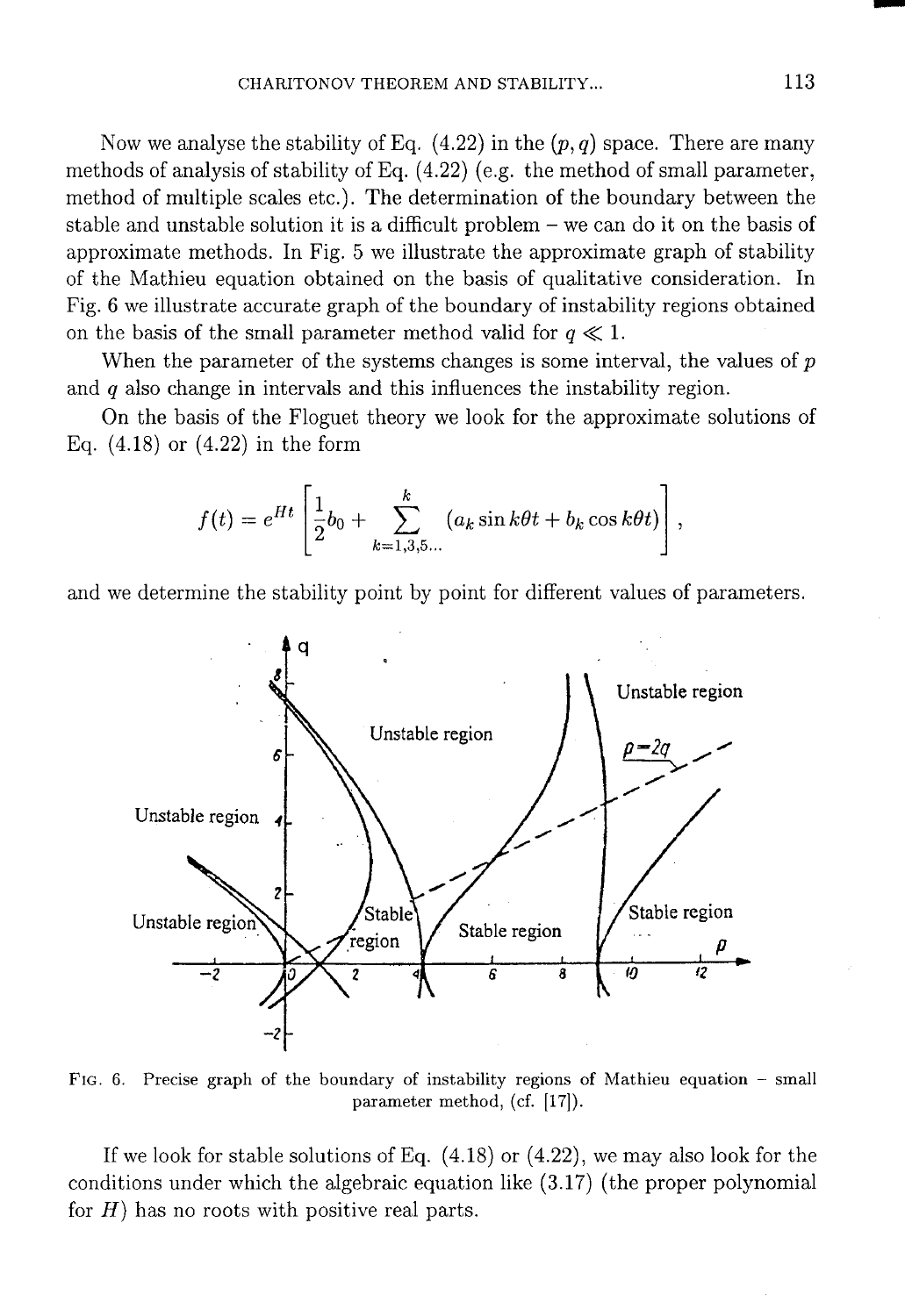When the parameter  $h$  which characterises the parametric systems changes in the interval, e.g.

$$
h \in \langle h_1, h_2 \rangle,
$$

the polynomial of  $H$  has the form of the interval polynomial  $(2.2)$ . The analysis of stability of  $(4.18)$  or  $(4.22)$  reduced to the analysis of stability of proper interval polynomials, and ChT plays an important role.

Because our infinite determinants (3.18) belong to the class of convergent determinants, the so-called normal determinants, we limit ourselves to a finite sum in (3.14). Applying the procedure of Sec. 3.1 to the analysis of stability of the system described by Eq. (4.18), we have to find (for  $k = 1$ ) the solution of the following polynomial of 6-th degree:

(4.24) 
$$
H^6 + a_1(h)H^4 + a_2(h)H^2 + a_3(h) = 0.
$$

Changing the parameter h (e.g. geometrical parameters  $\overline{\alpha}, \overline{\beta}$  of the shape of the beam or parameters of external longitudinal force  $\beta_0$ ,  $\beta_t$ ) in some interval, we have an interval polynomial of 3-rd degree to analyse the stability

(4.25) 
$$
F_3 = \{f(z) = z^3 + a_1 z^2 + a_2 z + a_3, \text{ where } H^2 = z, a_i \in [\alpha_i, \beta_i],
$$

$$
\alpha_i \le \beta_i, \quad i = 1, ...3\}.
$$

When four polynomials (2.7) are stable, the parametrically excited system  $(4.18)$  or  $(4.22)$  is stable in the whole interval of variation of parameter h. Because  $H^2 = z$ , one concludes that if all roots of (4.25) are real, negative and different, the sixth order polynomial (4.24) has no roots with positive real parts. So we must check an interval polynomial of 3-rd degree to analyse the stability. So on the basis of ChT we must check the stability of four polynomials of the form  $(2.7).$ 

(4.26)  
\n
$$
f_1(z) = z^3 + \alpha_1 z^2 + \beta_2 z + \beta_3,
$$
\n
$$
f_2(z) = z^3 + \beta_1 z^2 + \alpha_2 z + \alpha_3,
$$
\n
$$
f_3(z) = z^3 + \beta_1 z^2 + \beta_2 z + \alpha_3,
$$
\n
$$
f_4(z) = z^3 + \alpha_1 z^2 + \alpha_2 z + \beta_3.
$$

### 4.2. Numerical results and conclusions

In our first numerical example the analysed parametrically excited beams are prismatic and elastic. The interval parameter equals the amplitude of oscillating part of the external excitation  $h = \beta_t$ , and its values change in the interval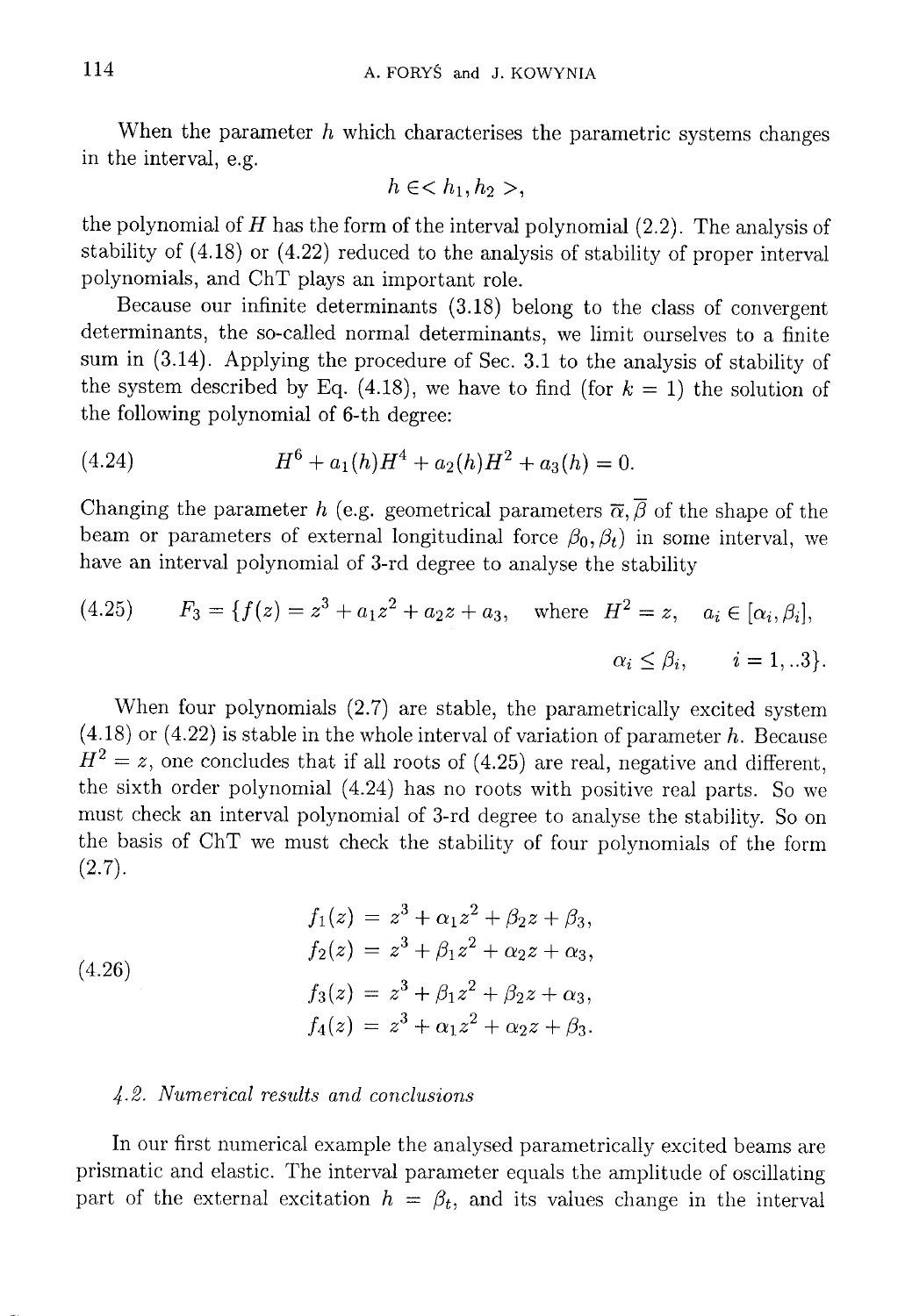$h \in \mathcal{A}^1$ ,  $\beta_t^2 > \beta_t^1 < \beta_t^2$ . The constat part of external excitation equals zero,  $\beta_0 = 0$ . Changing the parameter  $h = \beta_t$  of the beam in periodic parametric resonance state in interval  $\langle \beta_t^1, \beta_t^2 \rangle$ , we require the stable solutions, in the whole interval of the changing parameters. Under proper selection of the interval the solutions are stable in the whole interval of the changing parameters.

The methods of checking that the solutions are stable in the whole interval of changing parameters are based on application of ChT. Repeating the procedure of Sec. 3.1 to analyse the stability of beams, we analyse the stability of the polynomial of 6-th degree with respect to the characteristic exponent  $H$  (cf.  $(3.13)$ ). In our example the determinant  $(3.18)$  takes the following form:

(4.27) 
$$
\det G = \begin{vmatrix} H^2 + \omega^2, & 0, & \beta_i c \\ 0 & H^2 + \omega^2 - \theta^2 & -2H\theta \\ \beta_i c/2 & 2H\theta & H^2 + \omega^2 - \theta^2 \end{vmatrix} = 0,
$$

or in the form of the 3-rd degree interval polynomial  $(4.25)$ , where

$$
a_1 = 3\omega^2 + 2\theta^2
$$
,  $a_2 = 2k\omega^2 + k^2 + 4\theta^2\omega^2 - \beta_t^2 d$ ,  $a_3 = k^2\omega^2 - \beta_t^2 dk$ ,

 $(4.28)$ 

$$
d = c^2/2, \qquad k = \omega^2 - \theta^2
$$



FIG. 7. Numerical results: stable  $(\Box)$  and unstable  $(\blacksquare)$  points – characteristic exponent method. Instability regions.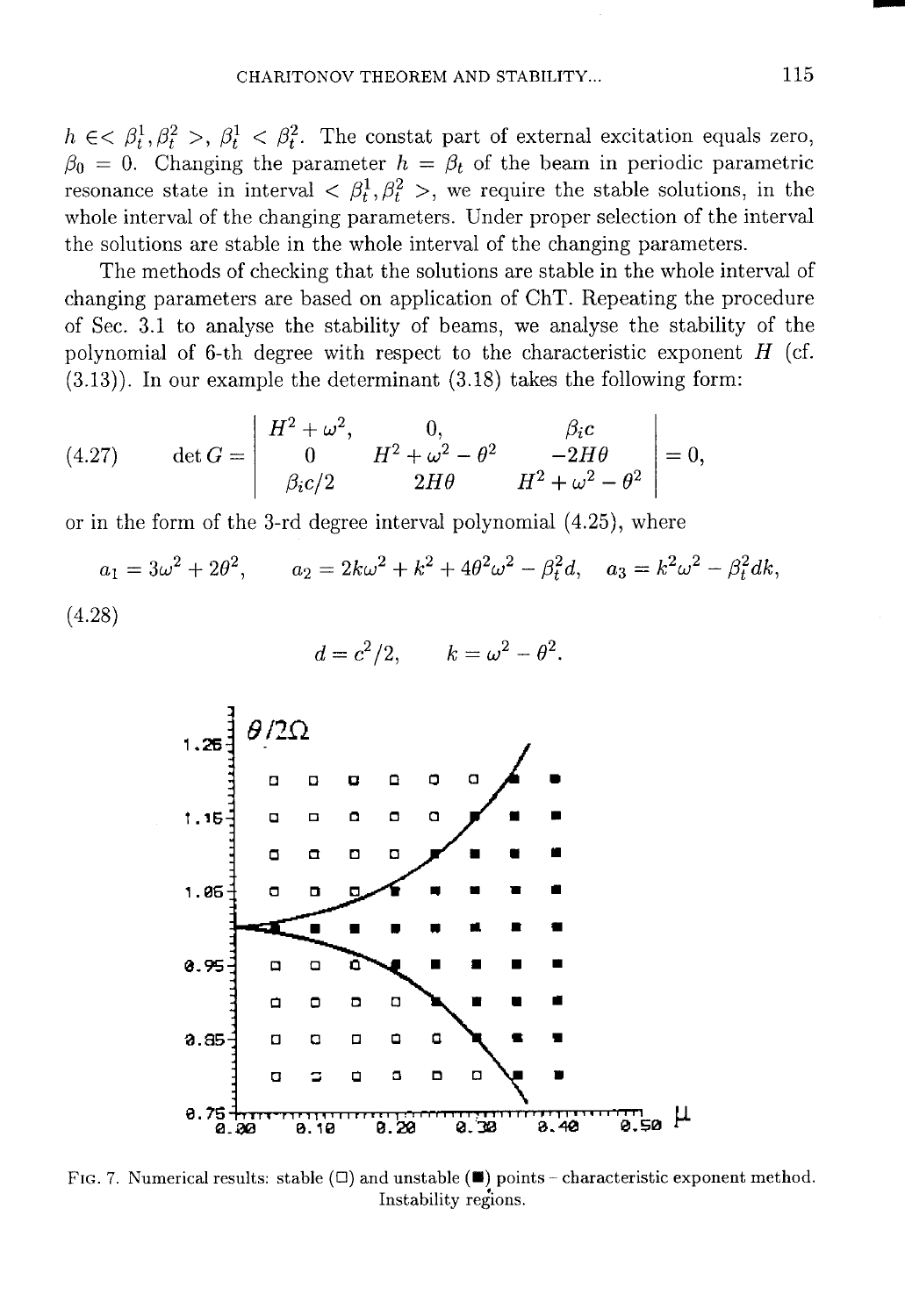Because  $H^2 = z$ , one concludes that if all roots of interval polynomial (4.25) are real, negative and different, the sixth order polynomial (4.25) has no roots with positive real parts. So we must check the interval polynomial of 3-rd degree  $(4.28)$  to analyse the stability. On the basis of ChT we must check the stability of four polynomials of the form  $(2.7)$ .

The numerical results are illustrated in the Fig. 7. In the  $(\theta/2/\Omega,\mu)$  space we illustrate the stable (marked by  $\square$ ) points and unstable points (marked by  $\blacksquare$ ) checked on the basis of the stability analysis of the polynomial (4.25) with coefficients (4.28). We can draw the boundary of the instability region. The main problem of the paper is changing the parameter  $\beta_t(\mu)$  of the system, so that the system is stable in the whole interval of the changing parameters.

We can choose one of the stable points e.g. point 1, and verify how the ChT works. When we choose the interval of changing  $\beta_t(\mu)$  so that the stable point 2 is the second end of the interval, the four polynomials  $(2.7)$  are stable (Fig. 8, Table 1, Table 2). If the end of the interval of changing of  $\beta_t(\mu)$  is e.g. point 3 or 4, at least one of polynomials (2.7) is unstable (Fig. 8, Table 1, Table 2).

The main result of our considerations is that on the basis of ChT we can check that the solution of parametrically excited system (beam) is stable in the whole interval of changing parameters without construction of the boundary of instability regions. We can change the geometrical parameters of the shape, e.g.  $\overline{\alpha}, \overline{\kappa}$ , in any interval so that the solution is stable. On the basis of ChT we can check that the solution of the parametrically excited system (beam) is stable in the whole interval of changing of parameters of shape, without construction of the boundary of instability regions.



FIG. 8. Stable and unstable intervals of changing of parameters  $\beta_t$ , verified by ChT. Stability of four polynomials.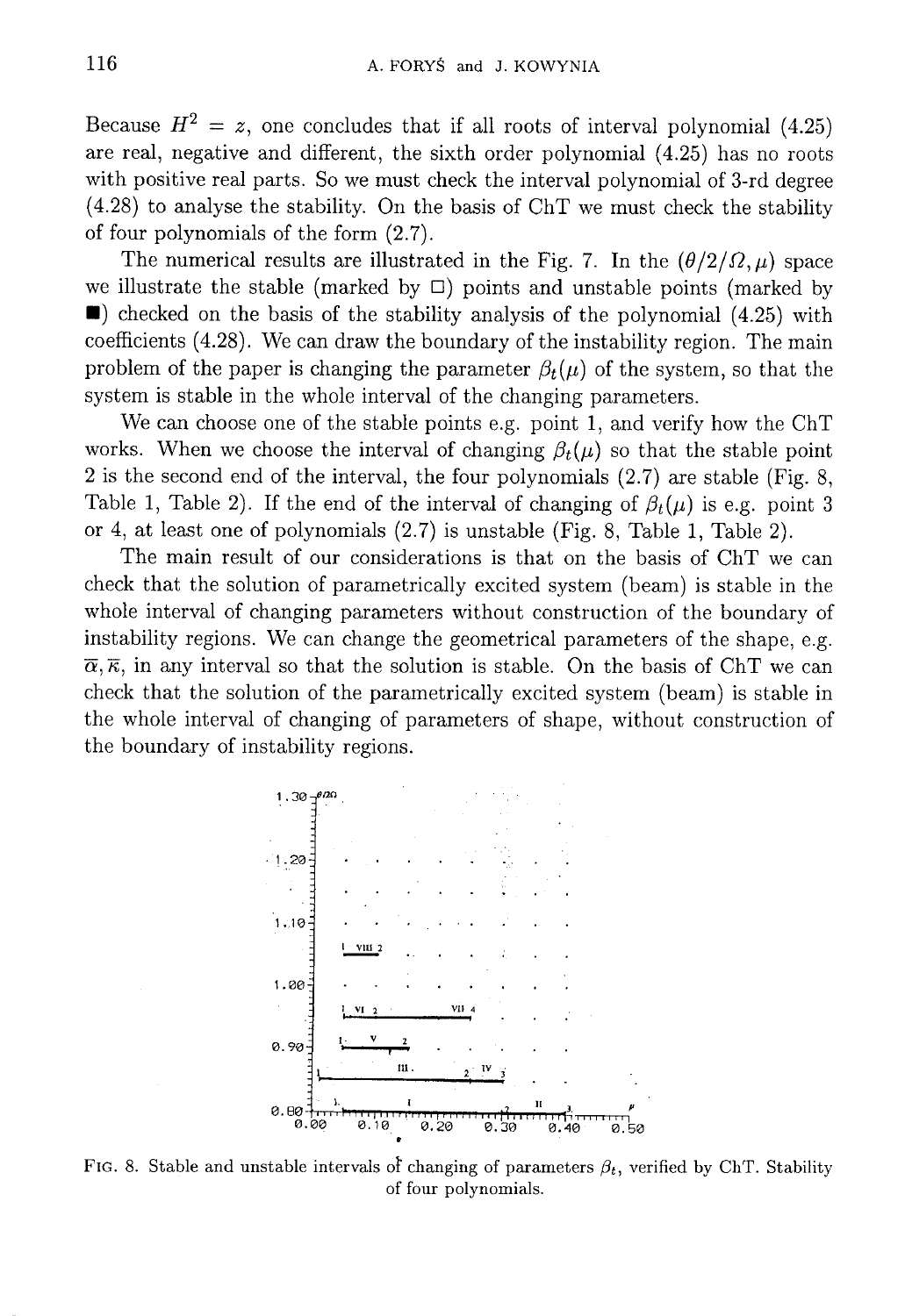| Interval    | a <sub>1</sub>                                                            | a <sub>2</sub>                                              | $a_3$                                                             | $\Theta/2\omega,\mu$   | Polynomials<br>(4.26)                                                               |
|-------------|---------------------------------------------------------------------------|-------------------------------------------------------------|-------------------------------------------------------------------|------------------------|-------------------------------------------------------------------------------------|
| $\mathbf I$ | $\alpha_1=\beta_1$<br>$= 1.79 \cdot 10^{5}$                               | $\alpha_2 = 4.57 \cdot 10^9$<br>$\beta_2 = 4.65 \cdot 10^9$ | $\alpha_3 = 2.63 \cdot 10^{13}$<br>$\beta_3 = 2.92 \cdot 10^{13}$ | 0.8,<br>$0.05 - 0.3$   | $f_1(z)$ – stable<br>$f_2(z)$ – stable<br>$f_3(z)$ – stable<br>$f_4(z)$ – stable    |
| П           | $\alpha_1=\beta_1$<br>$= 1.79 \cdot 10^5$                                 | $\alpha_2 = 4.57 \cdot 10^9$<br>$\beta_2 = 4.49 \cdot 10^9$ | $\alpha_3 = 2.63 \cdot 10^{13}$<br>$\beta_3 = 3.16 \cdot 10^{13}$ | 0.8<br>$0.05 - 0.4$    | $f_1(z)$ – unstable<br>$f_2(z)$ – stable<br>$f_3(z)$ – stable<br>$f_4(z)$ – stable  |
| III         | $\alpha_1 = \beta_1$<br>$1.94 \cdot 10^{5}$                               | $\alpha_2 = 5.47 \cdot 10^9$<br>$\beta_2 = 5.53 \cdot 10^9$ | $\alpha_3 = 3.84 \cdot 10^{13}$<br>$\beta_3 = 4.01 \cdot 10^{13}$ | 0.85,<br>$0.01 - 0.25$ | $f_1(z)$ – stable<br>$f_2(z)$ – stable<br>$f_3(z)$ – stable<br>$f_4(z)$ – stable    |
| IV          | $\alpha_1 = \beta_1$<br>$1.94 \cdot 10^{5}$                               | $\alpha_2 = 5.44 \cdot 10^9$<br>$\beta_2 = 5.53 \cdot 10^9$ | $\alpha_3 = 3.84 \cdot 10^{13}$<br>$\beta_3 = 4.20 \cdot 10^{13}$ | 0.85,<br>$0.01 - 0.30$ | $f_1(z)$ – stable<br>$f_2(z)$ – stable<br>$f_3(z)$ – stable<br>$f_4(z)$ – unstable  |
| V           | $\alpha_1 =$<br>$2.09 \cdot 10^{5}$<br>$\beta_1 =$<br>$2.10 \cdot 10^{5}$ | $\alpha_2 = 6.54 \cdot 10^9$<br>$\beta_2 = 6.58 \cdot 10^9$ | $\alpha_3 = 5.41 \cdot 10^{13}$<br>$\beta_3 = 5.50 \cdot 10^{13}$ | 0.90<br>$0.05 - 0.15$  | $f_1(z)$ – stable<br>$f_2(z)$ - stable<br>$f_3(z)$ – stable<br>$f_4(z)$ – stable    |
| <b>VII</b>  | $\alpha_1 =$<br>$2.25 \cdot 10^5$<br>$\beta_1 =$<br>$2.10 \cdot 10^{5}$   | $\alpha_2 = 7.75 \cdot 10^9$<br>$\beta_2 = 7.80 \cdot 10^9$ | $\alpha_3 = 7.38 \cdot 10^{13}$<br>$\beta_3 = 7.67 \cdot 10^{13}$ | 0.95<br>$0.05 - 0.25$  | $f_1(z)$ – ustable<br>$f_2(z)$ – ustable<br>$f_3(z)$ – ustable<br>$f_4(z)$ - stable |

Table 1.

### **REFERENCES**

- 1. W. W. BOLOTIN, Dynamic stability of elastic systems, San Francisco, Holden-Day 1964.
- 2. M. P. CARTMELL, Introduction to linear, parametric and nonlinear vibrations, London, Chapman and Hall 1990.
- 3. A. H. NAYFEH and D. T. MOOOK, Nonlinear oscillations, Wiley-Interscience, New York 1979.
- 4. R. A. IBRAHIM, et al., Parametric vibrations, The Shock of Vibration Digest, 10(1), 15-29, 1978; Part I: Mechanics of linear problems, 10(2), 9-24; Part II: Mechanics of nonlinear problems,  $10(3)$ ,  $41-57$ ; Part III: Current problems  $(1)$ ,  $10(4)$ ,  $19-47$ . Part IV: Current problems  $(2)$ , 10 $(4)$ , 1978.